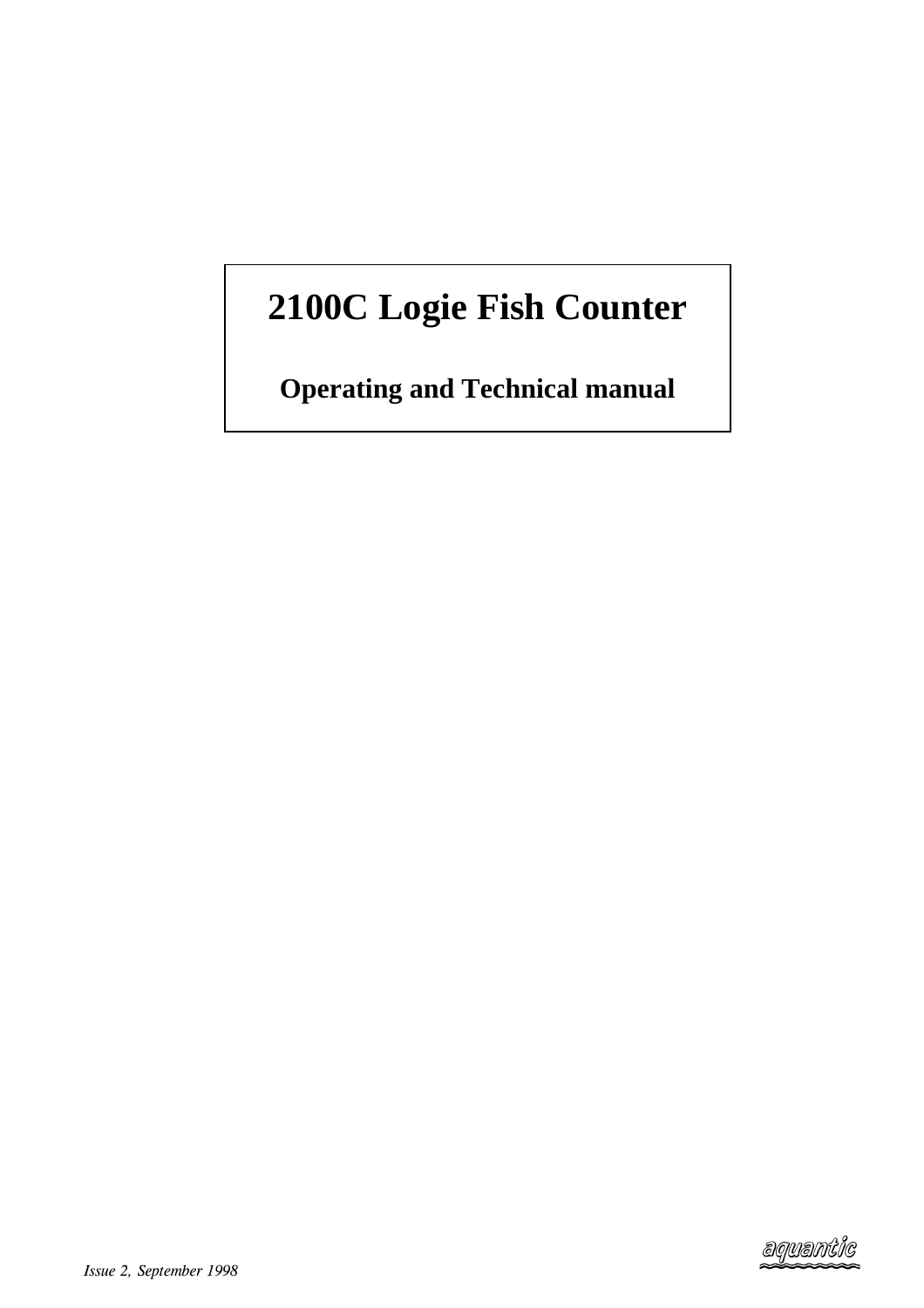# **Table of Contents**

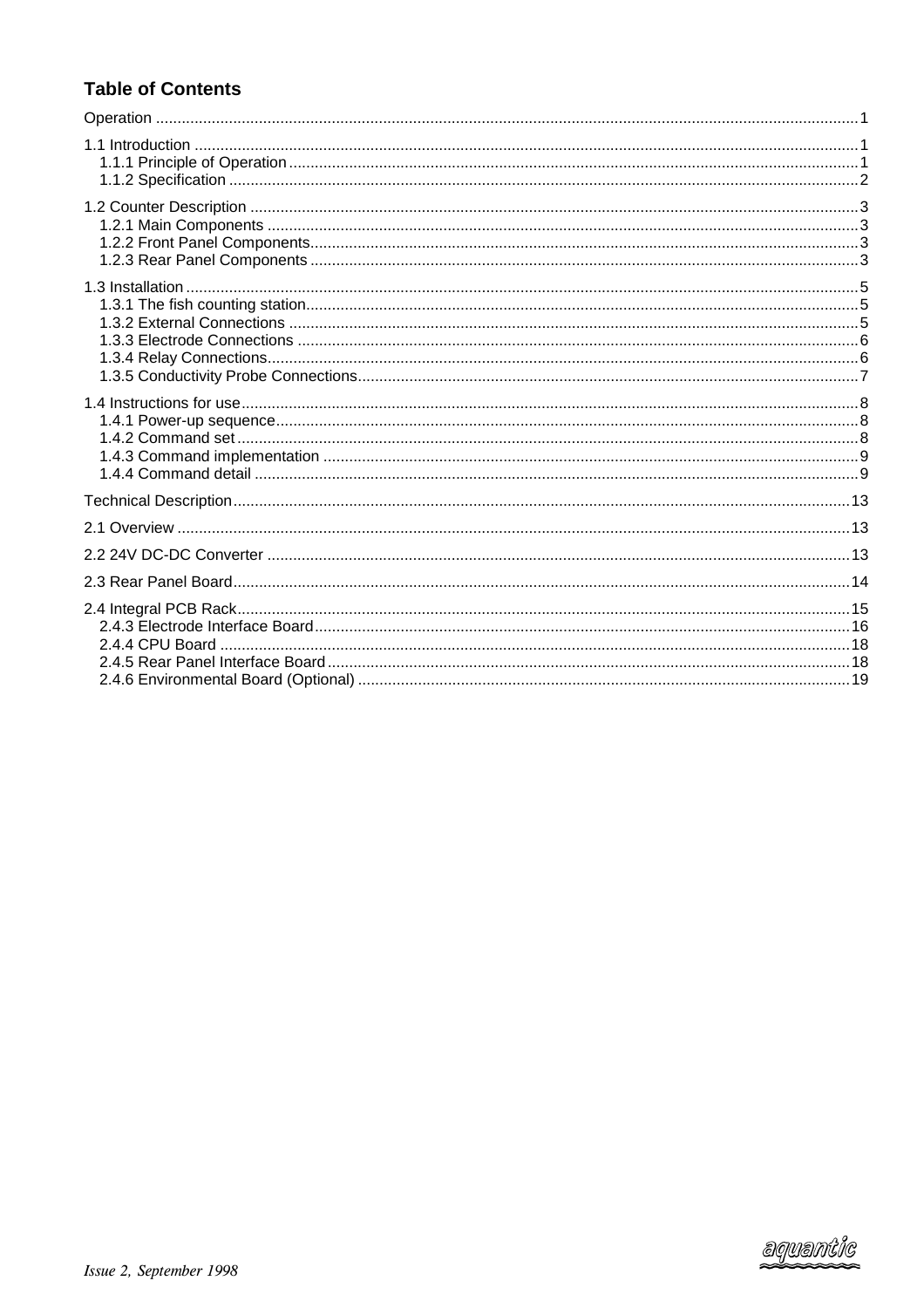# <span id="page-2-0"></span>**Operation**

# **1.1 Introduction**

# **1.1.1 Principle of Operation**

The Logie fish counter is used in conjunction with an electrode set to detect the upstream and downstream passage of fish in the body of water in which the electrode set is installed.

The electrode set comprises 3 similar corrosion-resistant metal conductors placed in a parallel alignment to form an open array configuration for weir use or a closed tube configuration for tunnel use.

The electrodes, in association with the water in which they are immersed, constitute a resistive transducer. For a given constant water depth, water temperature and water conductivity, the resistance measured between an electrode pair will be constant. A fish swimming through the array displaces its own volume of water; its body mass is considerably less resistive than the volume of water which it displaces. Thus the passage of the fish causes a transient reduction in the resistance detected between an electrode pair. If the fish is moving upstream first the centre-lower then the centre-upper resistance will show a reduction; if the fish is moving downstream the centreupper resistance drops first followed by the centre-lower.

The instrument continuously monitors these resistances and from them derives a signal, which defines the instantaneous relative magnitude of one to the other. The perturbation of this signal by a fish swimming through the array allows the counter firstly to detect its passage and secondly to gauge it's swimming direction and approximate size.

Wide variations can be expected in those factors that determine inter-electrode resistance, namely depth, temperature and conductivity. It is not unusual for inter-electrode resistances to vary by hundreds of percent. An extremely important subsidiary function of the Logie fish counter is to regularly measure those factors affecting bulk resistance and to automatically adjust the sensitivity of its signal processing path in order to compensate for any change. On sites where moderate to high water conductivities prevail, the standard counter is able to make this adjustment. On sites where low water conductivities occur the adjustment is made with the aid of precise conductivity data supplied from the optional environmental card. The result of these compensatory adjustments is a good correlation between the size of fish and processed signal magnitude if a constant swimming depth is assumed. It is therefore possible for the user to set threshold levels, which define a size below which a fish will not be counted. It is also possible for the counter to sort fish into approximate size groupings.

In addition to the passage of fish other events can cause transient changes in the resistance between the electrodes; these events include the downstream passage of debris and ice masses and the perturbation of the water depth over the electrodes by the action of the wind. If no precautions are taken in the counter design then there is every possibility of events such as these being interpreted as fish movements and consequently causing false counts. A successful counter must therefore be endowed with the ability to discriminate between genuine and false signals. In the Logie counter this ability is provided by a powerful algorithm, which is executed by the system microprocessor.

The discrimination capability is based on the knowledge that the passage of a fish produces a typical "fish" signal whereas other events produce signals, which are atypical of fish. Sometimes the differences between genuine and false signals are very subtle and so the discrimination task is not a trivial one.

As soon as an event is detected which is above the user-defined threshold the processor commences execution of the discrimination algorithm. In essence the action of the algorithm is to compare a set of parameters derived from the received signal with a set of stored parameters which define a genuine signal. If the comparison is negative the signal is rejected; if positive the signal is accepted and counted.

If a PC or chart recorder (requires optional components) is connected to the counter then the user may opt to record only genuine signals or to record all signals which exceed the threshold. The latter option helps the user to build confidence in the counter in that all events may be inspected visually so that a manual check may be made on the counter's performance. However, the option can prove expensive in terms of chart paper, especially when the counter is operating in windy conditions.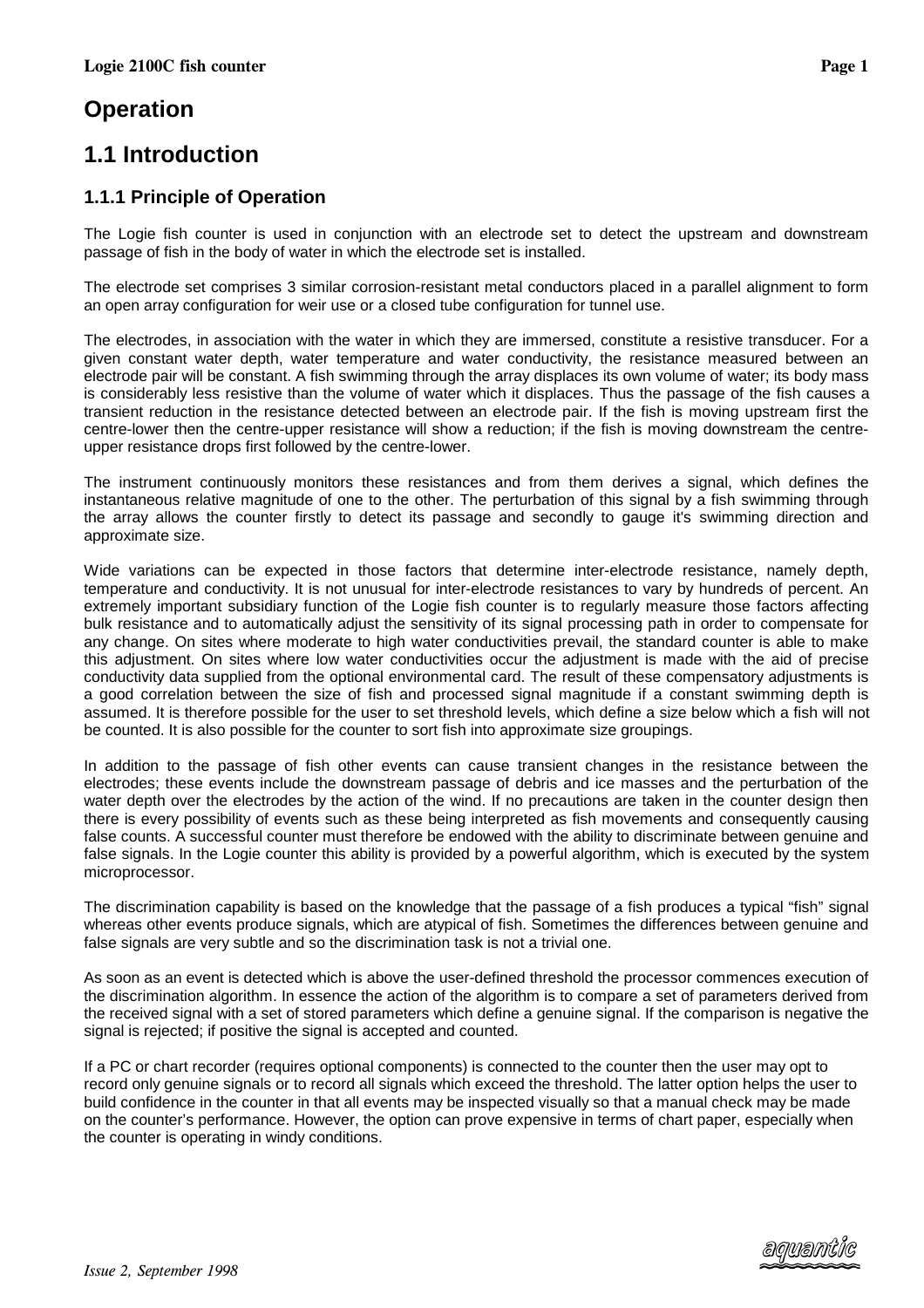# <span id="page-3-0"></span>**1.1.2 Specification**

- The counter is able to use most existing river installations and their fish detection electrodes.
- The counter is able to count adult salmon and grilse moving both up and downstream.
- The counter operates on installations with an equivalent bulk resistance of 15-500  $\Omega$ .
- Fish of a resistance up to 500 times the inter-electrode resistance will be detected.
- The counter is designed to discriminate between fish and non-fish signals including those generated by wind and ice.
- The counter compensates for changes in environmental parameters e.g. water conductivity, depth and temperature.
- The counter design is such as to mitigate against lightning strikes
- The counter requires a 24V, 2.3A DC source, which may be provided either from a mains DC power supply unit or heavy duty automotive battery.
- Indication of the counts recorded is available using a standard Personal Computer (PC) or "Palmtop PC" connected to the serial port on the front panel. The counts are resettable via the PC/Palmtop control software.
- The standard counter will store the date, time, channel, direction and size of fish signals detected, up to a maximum of 65536 total events. These data may optionally be printed on a local serial printer as they occur. They may also be downloaded via the PC mentioned above.
- The counter distinguishes between upstream and downstream movements of fish and stores each count separately.
- The counter can monitor up to four electrode sections simultaneously but independently and update separate upstream and downstream counts for each simultaneously.
- The counter is designed to detect and count fish crossing the electrodes at a steady speed of up to 6m/s and at a frequency not exceeding one fish every 0.5 seconds, depending on the velocity of the fish.
- The counter is of modular construction and is capable of continuous operation. All cabling apart from the connection to a PC is at the rear of the instrument.
- No special training in, or knowledge of, electronics or computing is necessary to operate the counter.
- The counter can optionally provide analogue signal outputs for each channel suitable for driving a chart recorder. Relay contacts are provided for triggering the operation of data loggers etc.
- The counter has facilities for setting and/or reading threshold values, channel counts, date and time, relay selection etc.
- The counter operates in an ambient temperature of 0-50 degrees Centigrade.
- The counter is year 2000 compatible, although the year is only given as two digits, i.e. 1-February-2000 is stored as 01/02/00

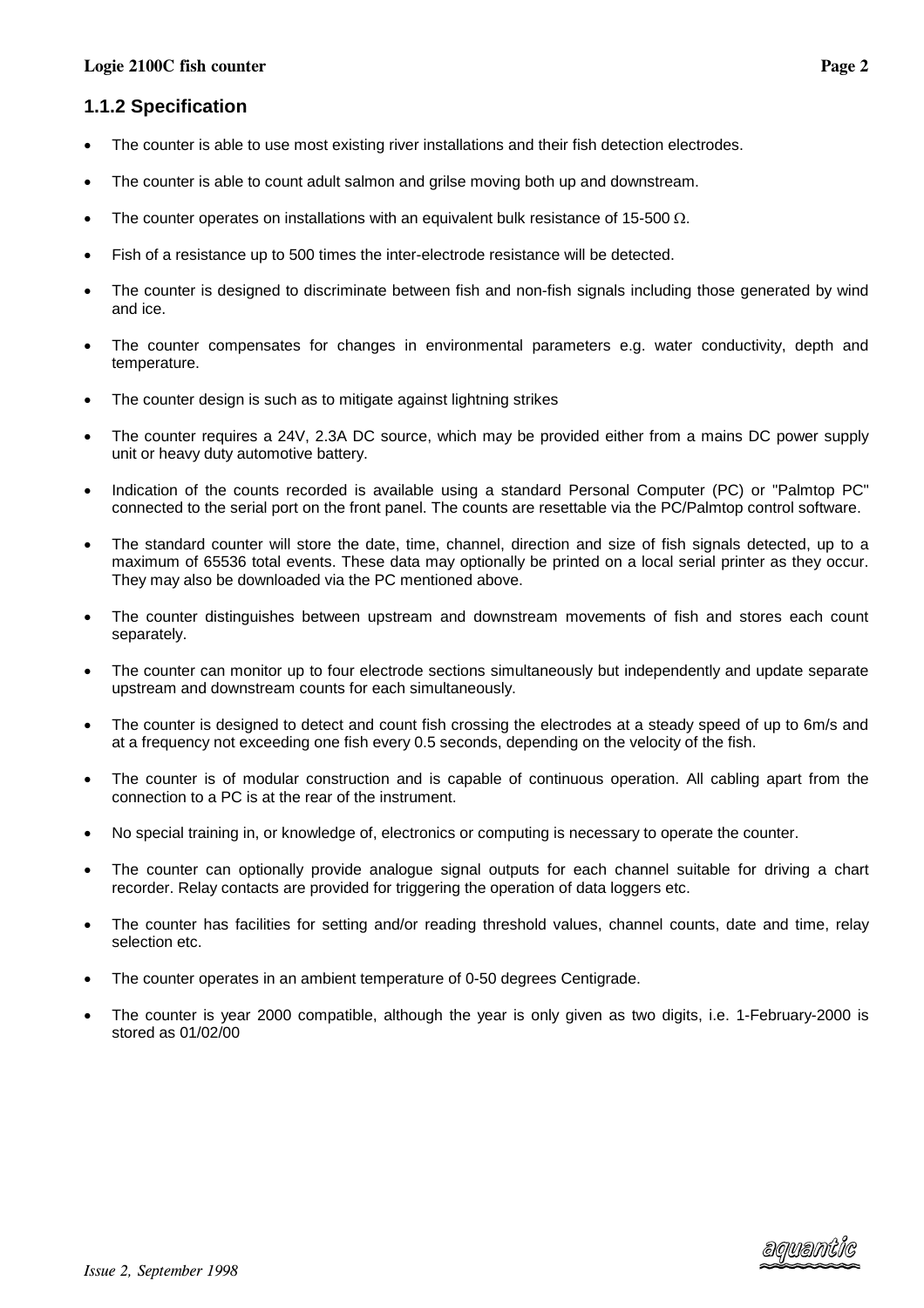# <span id="page-4-0"></span>**1.2.1 Main Components**

The fish counter comprises an instrument case containing:

- power supplies
- integral PCB rack with standard and optional printed circuit boards

front panel carrying

- electrode drive power supply LED indicators
- serial connector for control PC/Palmtop

rear panel carrying

- 24V DC power supply connector, ON/OFF switch and fuse.
- combined electrode, event relay and environmental transducer connectors
- serial data port to printer

In addition to the instrument, a separate mains power supply is normally provided.

Users only have access to those components carried on the front and rear panels. Internal components are not accessible to users, and removal of instrument panels to allow such access should only be carried out by qualified personnel for the purposes of servicing. The instrument is set up ready for use prior to delivery. Further adjustment should not be necessary, but in any case should only be undertaken by Aquantic Ltd or their approved agents.

Internal component details are described in Section 2.

A description of front and rear panel components now follows.

# **1.2.2 Front Panel Components**

An important consideration in the design of the Logie Counter has been its ease of use. Thus only two components are contained on the front panel, namely: a pair of indicators which verify the condition of the electrode drive power supplies; a 9-pin serial connector for the controlling PC.

Primary control of the instrument is via the serial port (control port) which allows for control and interrogation either by local or remote computer.

# **1.2.3 Rear Panel Components**

Situated on the rear panel are the following components

- 24V DC connector
- ON/OFF switch and fuse.
- multi-way terminal block for the purpose of connecting the counter to: the electrode array(s); the internal relays to subsidiary equipment; optional environmental monitoring transducers, e.g. conductivity.
- 25-way (RS232) socket for the purpose of connecting an optional serial printer

Connection details for the 2 RS232 sockets are as follows.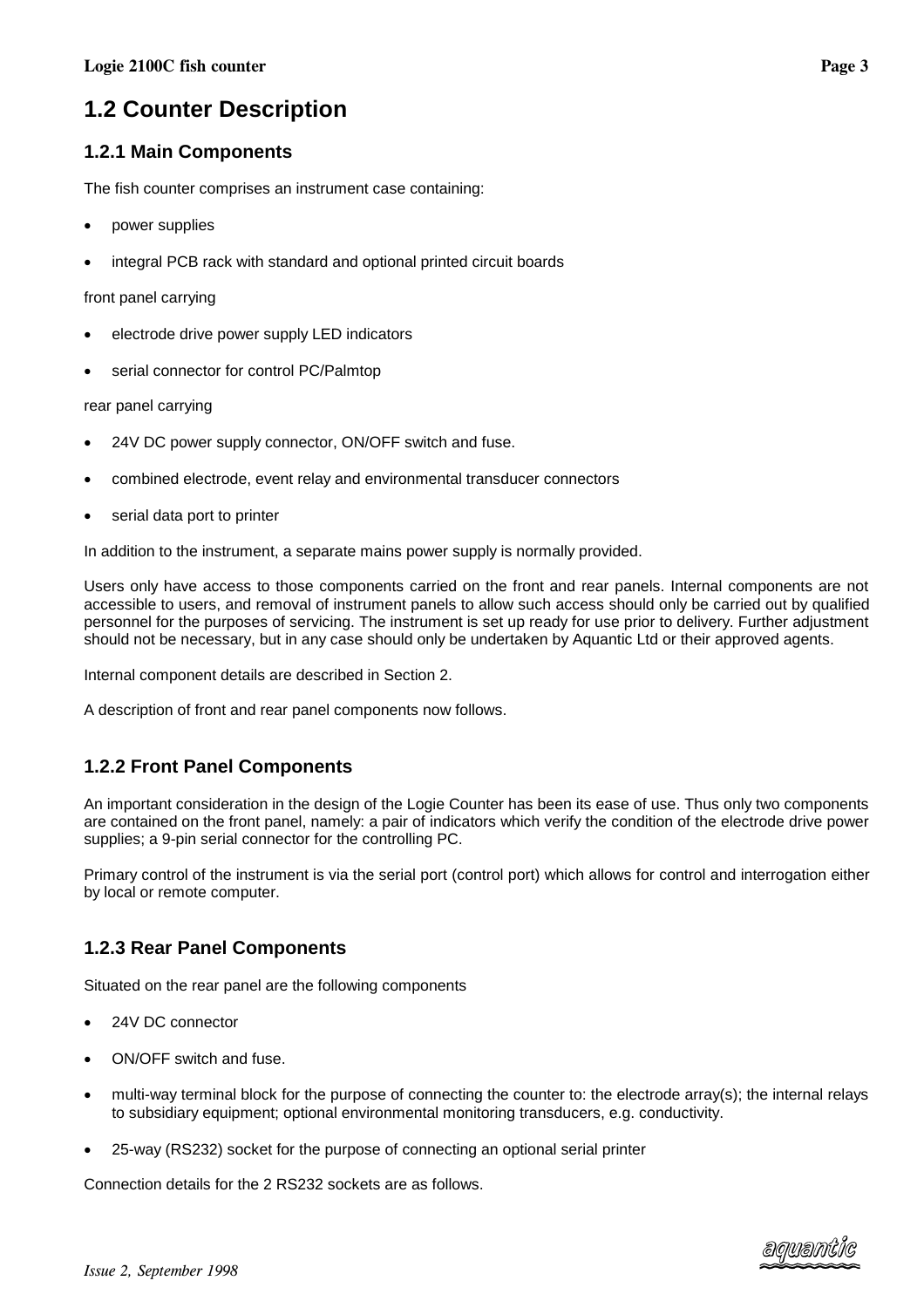25-way (printer)

| Pin 2 | Transmitted data (from counter)       |
|-------|---------------------------------------|
| Pin 3 | Received data (to counter - not used) |
|       |                                       |
| Pin 4 | RTS (output)                          |
| Pin 5 | CTS (input)                           |
| Pin 7 | Ground                                |

9-way (control)

| Pin 2 | Received data (to counter)      |
|-------|---------------------------------|
| Pin 3 | Transmitted data (from counter) |
| Pin 4 | DTR (output)                    |
| Pin 5 | Ground                          |
| Pin 7 | RTS (output)                    |
| Pin 8 | CTS (input)                     |

The control port defaults to 2400 baud, and the printer port to 1200 baud but both may be changed independently via the CONTROL port to one of 300, 600, 1200, 2400, 4800, 9600, or 19200 baud. Both ports are set permanently to seven data bits, even parity and one stop bit.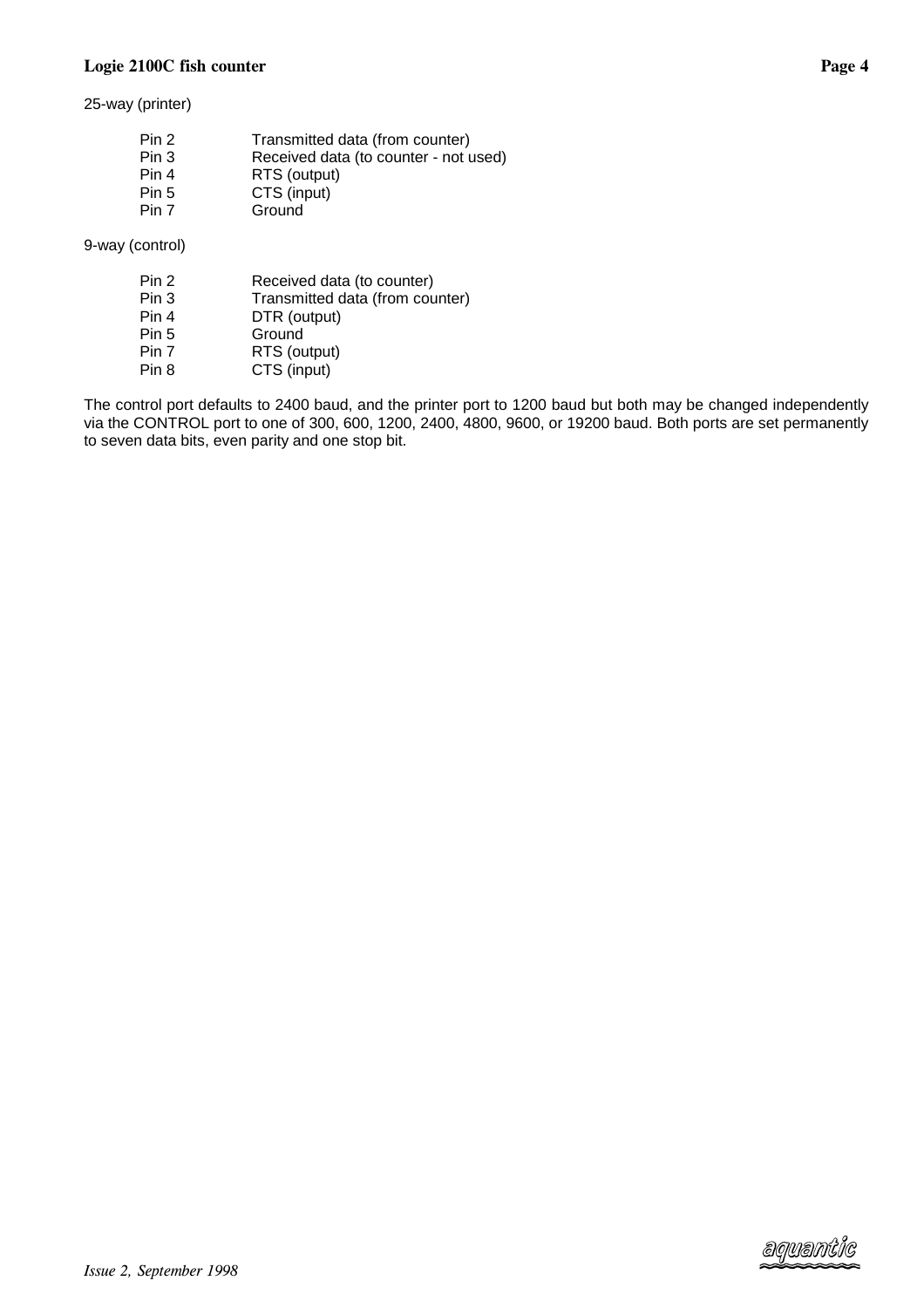# <span id="page-6-0"></span>**1.3 Installation**

# **1.3.1 The fish counting station**

The resistivity method of fish counting is well established, having a development history dating from 1949.

As explained in section 1.1 the method depends on the body mass of a fish being considerably less resistive than the volume of water which it displaces; thus when a fish traverses a pair of adjacent electrodes a momentary reduction in the resistance between them can be detected. The fish counter must therefore be used in association with a set of electrodes installed in the water channel through which the fish are passing.

The attention of novice users of fish counting equipment is drawn to the publication "Fish counting stations - Notes for guidance in their Design and Use" by R B Bussell (Department of the Environment, November 1978) which as the title suggests contains comprehensive advice on the design of and equipment for a fish counting installation. Unfortunately, this is now out of print, but it may be possible to obtain a copy from a technical library.

A brief summary of important points from the publication are included here for preliminary guidance only.

The counter is intended for use in fish counting stations where electrode strips have been installed in a tube, channel or downstream face of a "Crump" weir. "Crump" describes a triangular section weir on which the upstream face is inclined at 1 in 2 and the downstream face at 1 in 5.

The hydraulic design of the installation should be such as to promote as near-optimum water flow as is possible. In particular, structural surfaces should be as smooth as possible to avoid entrapment of air, an adequate water depth should be maintained to encourage the passage of fish and an adequate water velocity should be maintained to discourage loitering. On weirs the upper electrode should be placed some way below the water crest while the lower electrode should be sited above the standing wave.

The structural design of the installation should preclude the use of any significant metal components near the electrodes. In particular any concrete work should avoid the use of reinforcing bars or related steelworks.

Electrodes should be of stainless steel, typical cross-sections being in the range 50mm x 3mm to 50mm x 6mm depending on the strength of fixing employed. Separation of the electrodes depends on the size of fish to be counted but is normally in the range 300 - 600mm. Electrode strips may have a continuous length of up to 20m although the maximum depends on local conditions. (The Logie counter has a specified minimum inter-electrode resistance of 10 $\Omega$ . The inter-electrode resistance reduces as strip length increases and so a maximum length of 20m can only be accommodated where the local conductivity range permits)

To avoid electrochemical problems the making of dissimilar metal connections under water should be avoided. Thus connection to the stainless steel electrodes should be by welded-on stainless steel rods which can then be taken to a point above highest water level where insulated joints to copper cable can be made.

Interconnecting cables between the electrodes and the instrument should be maintained in a waterproof condition. They should either be of an armoured type, which can be buried or be contained within a robust weatherproof duct. The interconnection should as far as possible be proof against vandalism.

The gauge of the interconnecting wire should be such that the resistance is negligible compared to the lowest value of inter-electrode resistance, which is likely to be encountered. This indicates the use of heavy gauge wire with the length of cable run kept to a minimum.

(For example a 2.5mm copper conductor has a resistance of approximately 7m $\Omega/m$ . Applications of the Logie counter to installations near the 10 $\Omega$  limit suggest a maximum cable run of 70m using this gauge of conductor) The fish counter itself should be housed in an instrument cabin or building which can be ventilated in summer and heated in winter in order that the specified operating temperature range is maintained.

Counter performance can be seriously affected by the accumulation of debris or weed in the vicinity of the electrodes. Regular visits to the station should be made so that any such accumulations can be removed.

### **1.3.2 External Connections**

All external connections are via the screw terminal (Phoenix) connector blocks at the rear of the instrument. These are grouped as shown in Figure 1.1.

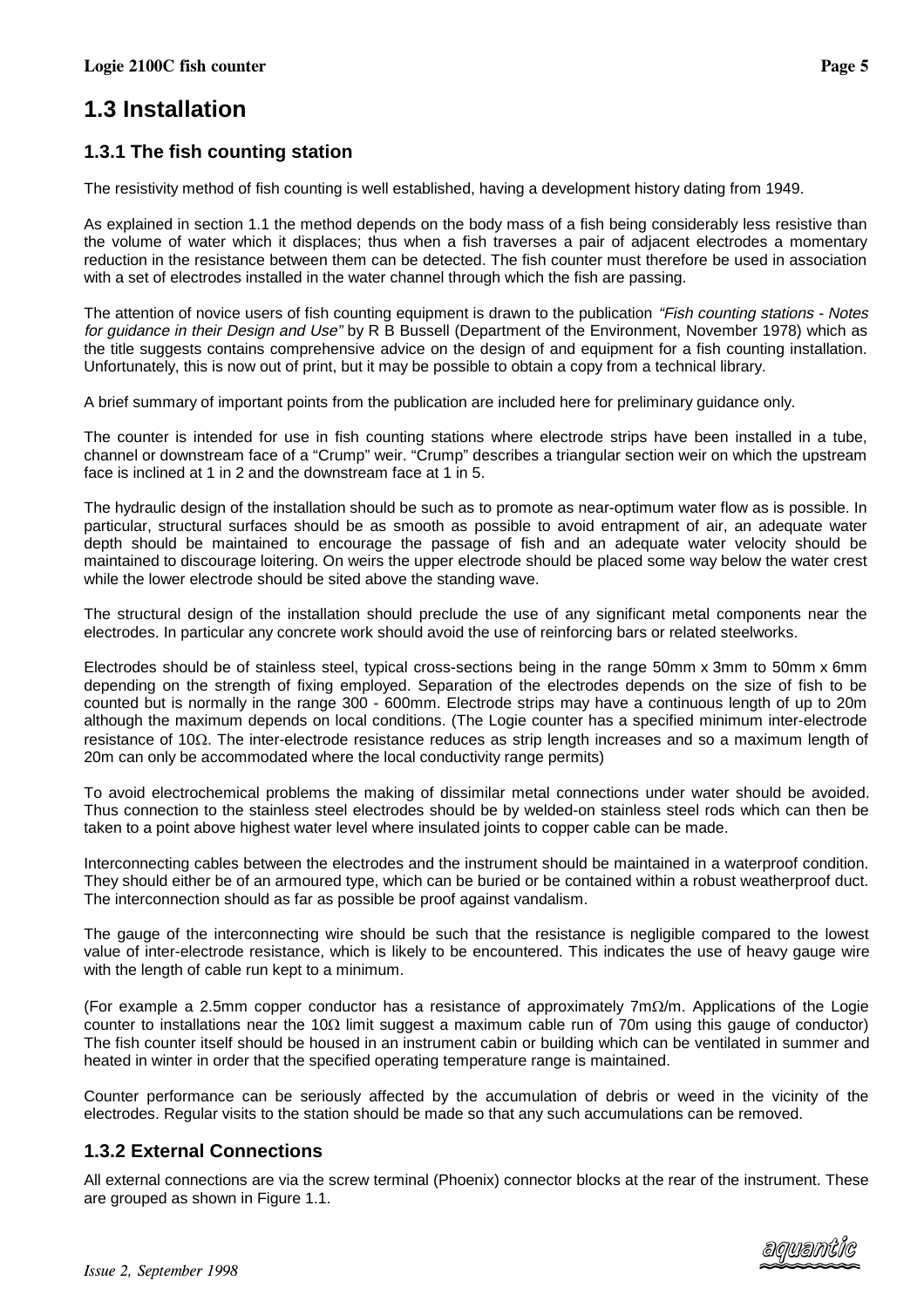

**Figure 1.1 - Rear Panel connections**

### <span id="page-7-0"></span>**1.3.3 Electrode Connections**

Before connecting the instrument to the electrodes the electrode circuits should be tested for continuity and absence of short circuits. It should also be verified that none of the inter-electrode resistances are below the  $10\Omega$ specified minimum for the Logie counter.

The Up, Centre and Down electrodes of each section should be connected to a set of U, C and D terminals which are of a convenient screw type grouped together in a 12-way block at the rear of the instrument. (See figure 1.2)

| 2       |                | 6              | 8              | 10 | 12               |
|---------|----------------|----------------|----------------|----|------------------|
| E1<br>C | E <sub>2</sub> | E <sub>2</sub> | E <sub>3</sub> | E4 | E4               |
|         | U              | D              | C              | U  | D                |
| E1      | E <sub>1</sub> | E <sub>2</sub> | E <sub>3</sub> | E3 | E4               |
| U       | D              | С              | U              | D  | $\bar{\text{c}}$ |
|         | 3              | 5              |                | 9  |                  |

**Figure 1.2 - 12-way Phoenix Connector**

Choice of a particular set of terminals determines the channel number allocated by the counter to the electrode section connected to those terminals. On power-up the counter will adjust the sensitivity of each channel to the correct level for the environmental conditions which exist at that time. Users should ensure that channels in use are not inadvertently disabled during their initial set-up procedure. (See section 1.4 - Instructions for use)

After the power-up and self-calibration sequences users can verify correct operation by making use of the self-test facility in which the counter is caused to insert a "dummy fish" resistance (nominally equivalent to a 550mm fish) across the electrodes so that the passage of a fish is simulated. A useful exercise is to experiment with the setting of the threshold levels until those settings are found where the dummy fish is just counted.

It is recommended that after installation users should embark on their own calibration trials to find threshold levels appropriate to the minimum fish size which they wish to count. The environmental compensation feature of the counter ensures that once these levels have been established no further adjustment should be necessary.

### **1.3.4 Relay Connections**

The instrument is provided with a total of 12 programmable relays. These may be allocated by the user to such ancillary equipment as is being used with the counter and which, on detection of an event requires activation by the opening or closing of a switch. Typical examples of the application of such relays include the activation of chart recorders and data loggers.

Relay connections are grouped together in a 34-way connector block at the rear of the instrument. Figure 1.3 gives details of the numbering of these terminals.

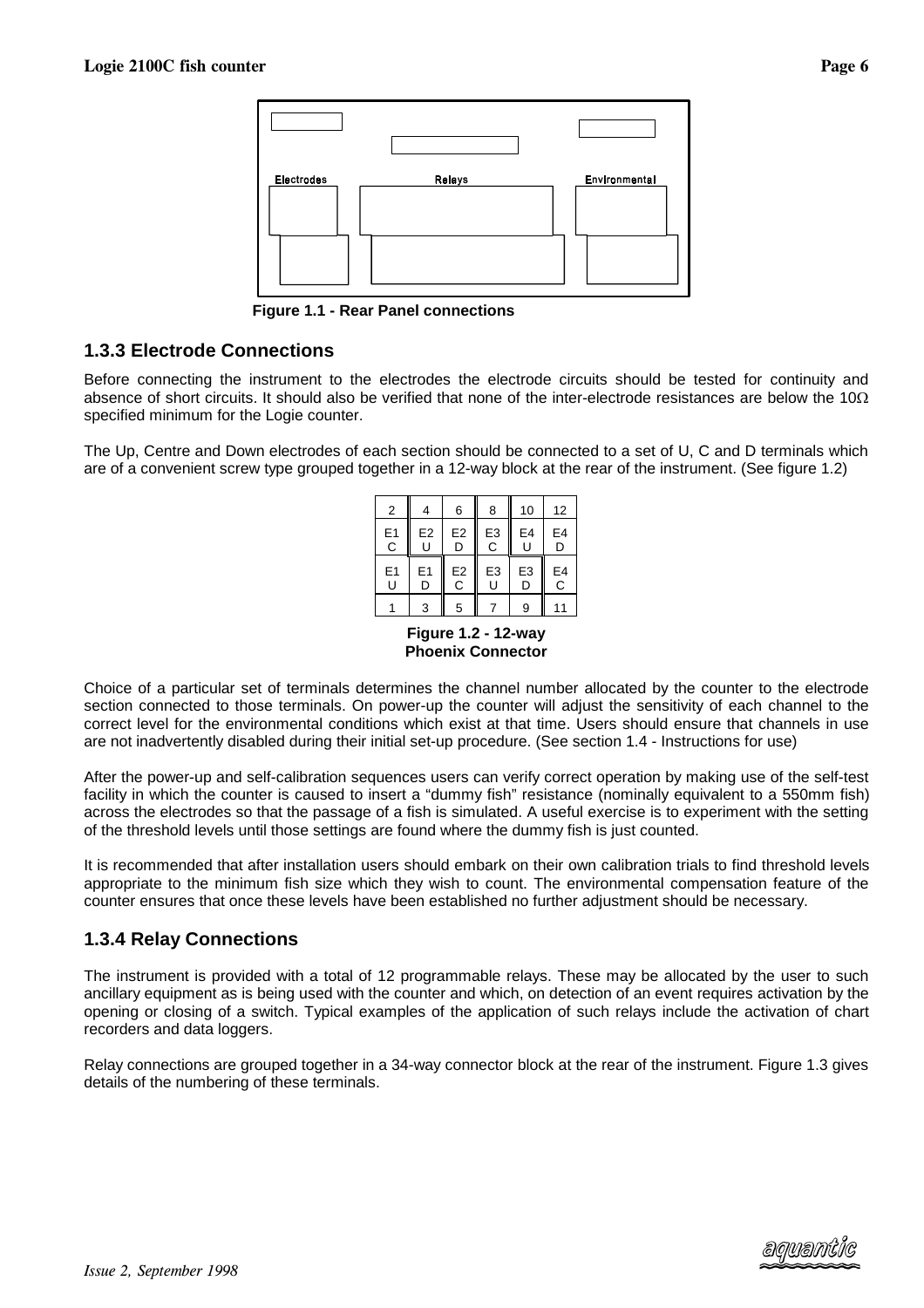| 2  | 4       | 6                   | 8       | 10      | 12                   | 14                   | 16                  | 18                  | 20                   | 22       | 24                   | 26                   | 28                   | 30                  | 32      | 34                  |
|----|---------|---------------------|---------|---------|----------------------|----------------------|---------------------|---------------------|----------------------|----------|----------------------|----------------------|----------------------|---------------------|---------|---------------------|
| 0V | K8<br>A | K <sub>8</sub><br>в | K7<br>A | K7<br>в | K6<br>A              | K <sub>6</sub><br>в  | K <sub>5</sub><br>Α | K <sub>5</sub><br>в | K4<br>A              | K4<br>в  | K <sub>3</sub><br>A  | K <sub>3</sub><br>в  | K <sub>2</sub><br>A  | K <sub>2</sub><br>в | K1<br>A | K <sub>1</sub><br>в |
| 0V | ch<br>4 | ch<br>3             | ch<br>2 | ch      | K <sub>12</sub><br>A | K <sub>12</sub><br>U | K12<br>в            | K11<br>A            | K <sub>11</sub><br>С | K11<br>в | K <sub>10</sub><br>A | K <sub>10</sub><br>С | K <sub>10</sub><br>в | K <sub>9</sub><br>A | K9<br>◡ | K9<br>в             |
|    | 3       | 5                   |         | 9       | 11                   | 13                   | 15                  | 17                  | 19                   | 21       | 23                   | 25                   | 27                   | 29                  | 31      | 33                  |

**Figure 1.3 - 34-way Phoenix connector**

<span id="page-8-0"></span>Relay allocation and control is described in detail in section 1.4 "Instructions for use".

### **1.3.5 Conductivity Probe Connections**

The conductivity probe is connected to terminals 1, 2 and 3 of the 16-way connector block at the rear of the instrument, where the screen is connected to pin 2, the blue wire to pin 1, and the brown wire to pin 3. It should be noted that the instrument is aligned for use with a specific cell together with its interconnecting cable, and errors will result if a different cell and cable is used unless the instrument is subsequently realigned.

The cell should be carefully deployed in the water channel, which carries the fish detection electrodes but not in close proximity to them. The method of deployment should be such as to avoid mechanical damage to the cell and should ensure that it remains submerged at all times. The installation should be inspected regularly and the cell cleaned as necessary.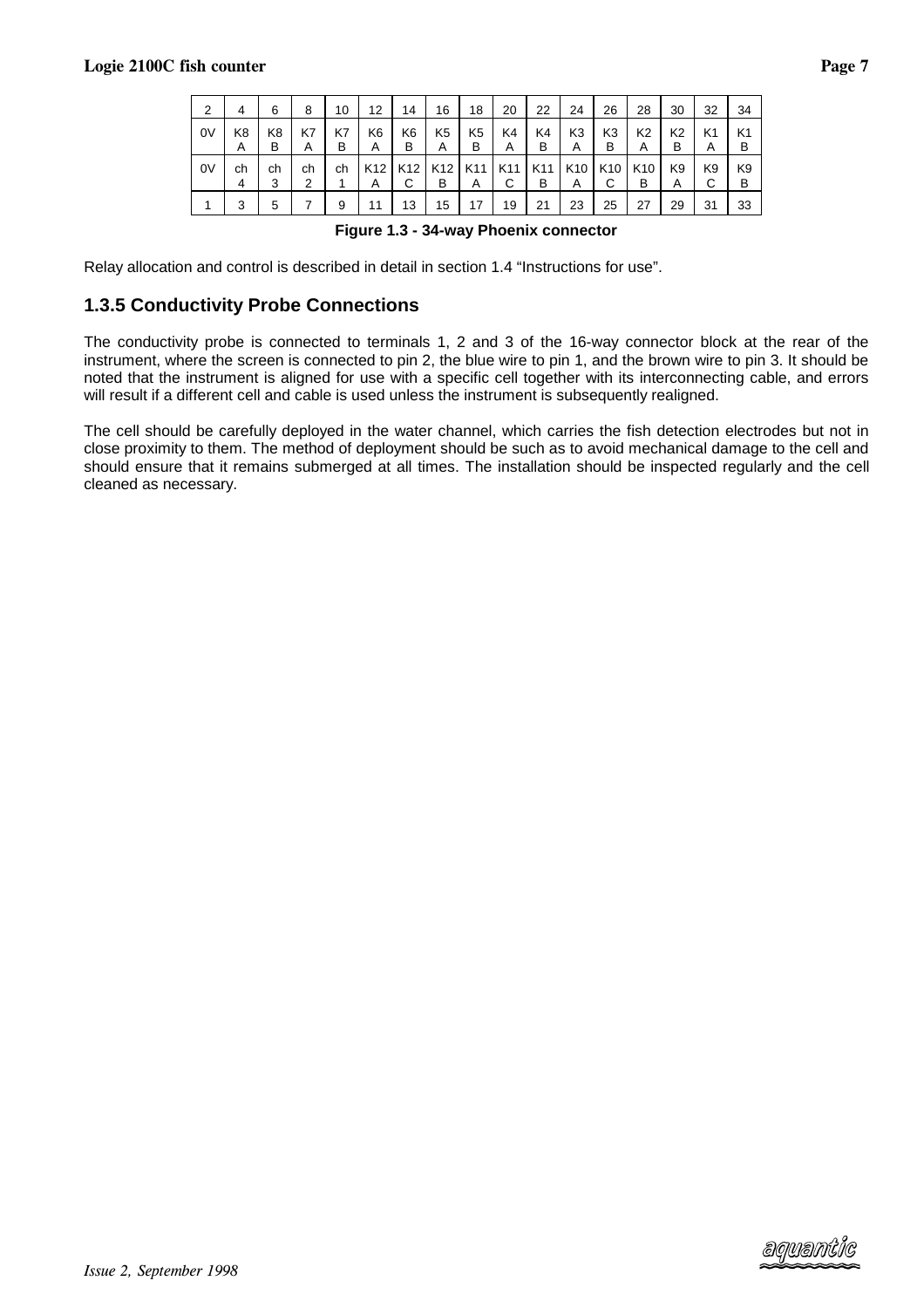# <span id="page-9-0"></span>**1.4 Instructions for use**

### **1.4.1 Power-up sequence**

On power-up, the counter emits a "beep" every second for 45 seconds. The time delay allows the internal circuitry to reach equilibrium. It then proceeds to calibrate up to four electrode sets and any optional conductivity probe. After this has finished, the software on the controlling PC may be executed and will attempt to establish communication with the counter.

If this is not the first time the counter has been switched on, then all previous values of counts, thresholds etc. will have been retained in the battery-backed memory.

# **1.4.2 Command set**

The controlling PC is used to set and/or display various parameters of the counter, a summary of which follows.

| Continuous display of<br>status         | The PC may show a continuously updated display of counter status, including up/down<br>counts, conductivity, buffer size etc.                                                                                                                                                      |
|-----------------------------------------|------------------------------------------------------------------------------------------------------------------------------------------------------------------------------------------------------------------------------------------------------------------------------------|
| Thresholds                              | The values, expressed as a percentage of full-scale, that a signal must exceed, before<br>being considered as a possible fish.                                                                                                                                                     |
| Reset counts                            | After confirmation, the totals of all up and down counts are reset to zero.                                                                                                                                                                                                        |
| Self test                               | Allows the insertion of a "standard" fish signal into any of the four channels, as either<br>an upstream or downstream "fish".                                                                                                                                                     |
| Date                                    | The current date may be entered as YY, MM, DD or set from the controlling PC's built-<br>in clock.                                                                                                                                                                                 |
| Time                                    | The time of day may be entered as HH, MM, SS or set from the controlling PC's built-in<br>clock.                                                                                                                                                                                   |
| Enable/disable                          | Individual channels may be enabled or disabled as required.                                                                                                                                                                                                                        |
| Event relay<br>Up relay<br>Down relay   | The instrument is fitted with a total of eight single-pole normally open relays and four<br>single pole changeover relays. These may be assigned using the above commands to<br>particular channels.                                                                               |
| Printer                                 | The counter may, at the users discretion, print information on each count, as it occurs.<br>This command will enable or disable the printed output.                                                                                                                                |
| Events                                  | Signals which exceed the user-defined sensitivity thresholds, but which are rejected by<br>the counter as non-genuine, will not be counted but can still be selected to trigger the<br>event relay and so generate a chart record. This command enables/disables this<br>facility. |
| <b>Baud rates</b>                       | The serial ports may be individually configured to operate at one of the following baud<br>rates: 300, 600, 1200, 2400, 4800, 9600, 19200.                                                                                                                                         |
| <b>Force Calibration</b>                | The counter may be forced to perform a calibration of all enabled channels.                                                                                                                                                                                                        |
| Conductivity<br>calibration             | The conductivity probe may be calibrated, and cable capacitance compensated for.                                                                                                                                                                                                   |
| Show conductivity                       | The current value of conductivity, as read by the probe, can be continuously displayed.                                                                                                                                                                                            |
| Channel length / depth                  | The electrode length and normal water depth of each channel may be entered.                                                                                                                                                                                                        |
| Length and conductivity<br>compensation | The length and conductivity compensation factors may be<br>entered.                                                                                                                                                                                                                |
| Pseudo-graph output                     | Generation of fish waveform data may be enabled or disabled on a per-channel basis.                                                                                                                                                                                                |
| Maximum size                            | The range of values allocated to fish sizes may be set to 0-99 or 0-127                                                                                                                                                                                                            |

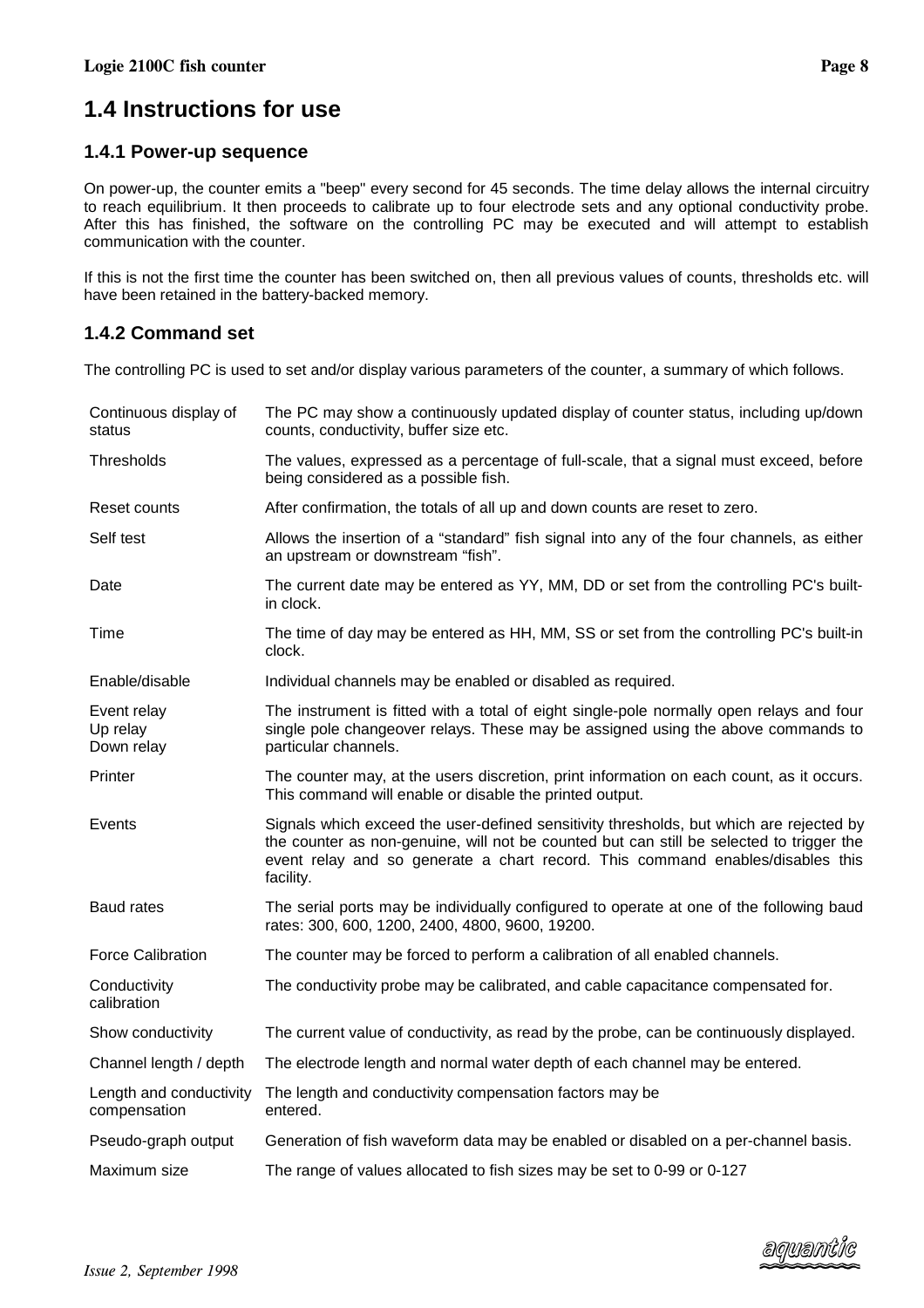<span id="page-10-0"></span>

| Datalog buffer format         | The buffer holding the logged data may be made linear, circular or flushed - see<br>section 1.4.6  |
|-------------------------------|----------------------------------------------------------------------------------------------------|
| Continuous analogue<br>output | The (optional) chart recorder outputs may be set to give a real-time signal from the<br>electrodes |
| Status dump                   | A dump of the counter's status may be sent to the printer after a self-calibration                 |

### **1.4.3 Command implementation**

This counter is controlled via the CONTROL serial link (RS232) on the front panel. The commands are entered using the (supplied) controlling software. Two versions of this are provided: one for use with a remote PC via a modem; the other for use on a "Palmtop" PC or standard PC connected directly to the counter.

### **1.4.4 Command detail**

If a command applies to the software for the **directly** connected PC **only** then it is marked **(L)**; if it applies to the **remotely** connected PC **only** then it is marked **(R)**. In the absence of either letter, the command is applicable to both versions of the software.

#### **Set baud rates for communication with counter (L)**

The user is prompted with  $Control(C)$  or  $Printer(P)?$  and should respond with the letter of the port whose speed it is desired to change. The counter will then ask for a new value, chosen from 300, 1200, 2400, 4800, 9600 or 19200. If the *Control* port is being changed, then the software will attempt to change the baud rate of the counter and re-establish communications at the new rate.

#### **Set baud rates for communication with counter (R)**

The user is prompted for the new baud rate, chosen from 300, 1200, 2400, 4800, 9600 or 19200. This is then used for subsequent communications - usually via a modem.

#### **Interrogate counter and display its status (R)**

The counter is interrogated and the current status displayed, including number of events, up/down counts, date and time, version number etc.

#### **Continuously updated display of counter status (L)**

This displays exactly the same information as the previous command except that the counter sends updated status information to the PC at regular intervals and on the occurrence of any change in status. It is primarily intended as a "front panel" for the counter when the PC/Palmtop is left permanently connected to the control port.

#### **Show/download the information logged in the counter**

This allows the events stored in the datalog to be displayed on the screen or stored in a file or both. The user is prompted for the number of events required and the destination. Optionally, a status dump of the counter may precede the data.

#### **Insert a dummy fish**

The object of this command is to allow the user to check the settings of the thresholds for a particular channel by simulating the passage of a fish through that channel. In the standard counter this fish is nominally equivalent to a 55 cm salmon. The user is first prompted to enter the channel number (1-4), and then to select Up(1) or Down(2)? upon which the dummy fish is inserted across the electrodes for the channel and direction selected. The count for the appropriate channel and direction should be seen to be incremented by one. If this does not occur, then the thresholds for that channel are too high and should be reduced.

#### **Re-calibrate counter**

If this command is chosen, then the counter will perform its calibration procedure, which normally occurs automatically every thirty minutes.

#### **Log on, set or clear password**

A simple password facility allows a four-digit code to be used to "lock" the counter. A password of 0000 effectively means no password is set. This command allows the user to Log-in, Log-out or Change the password.

#### **Read the current conductivity**

This gives a either a one-off or continuous display of conductivity in microsiemens per centimetre.

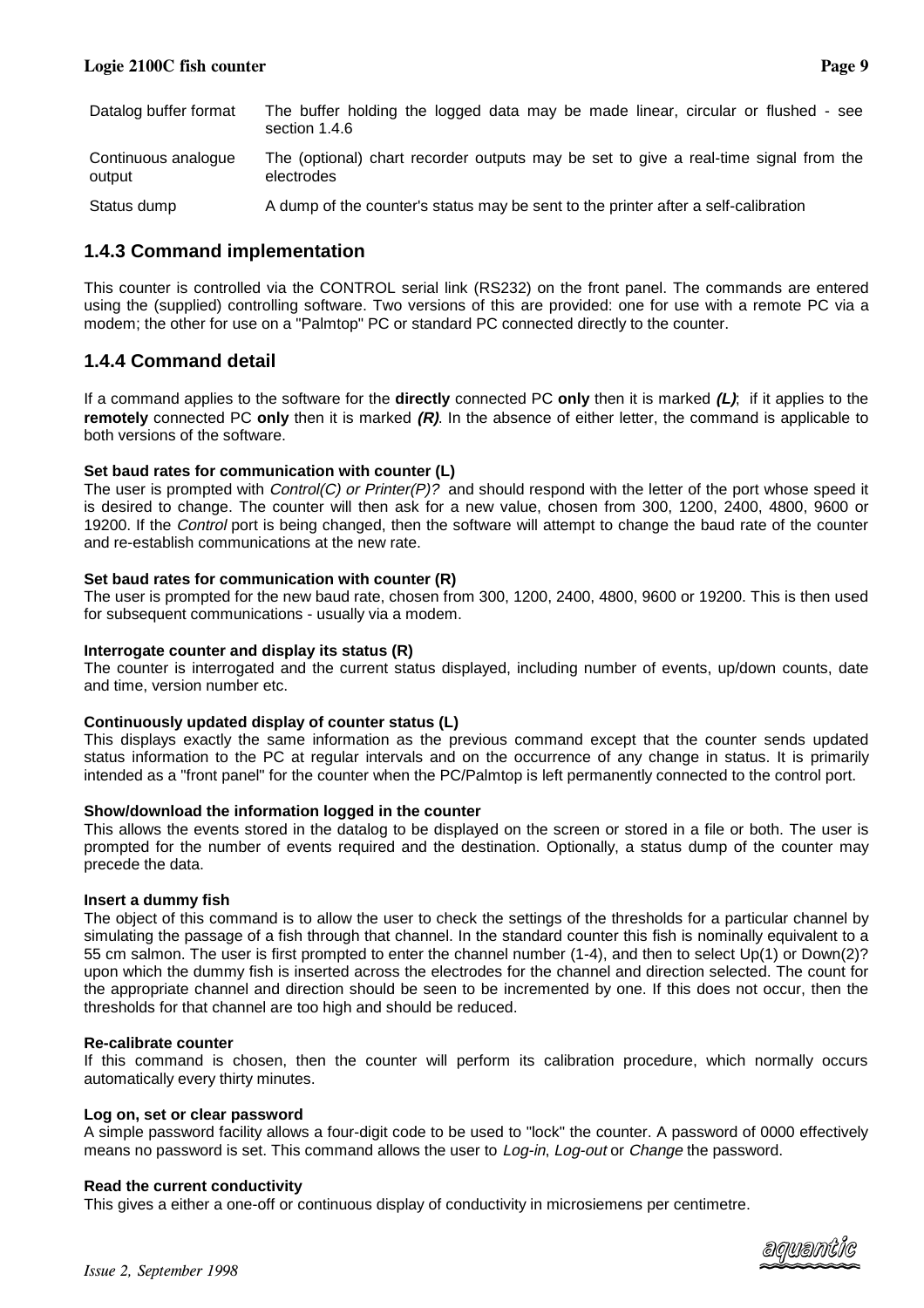#### Logie 2100C fish co

#### **Send the counter a user defined command**

This facility is intended for the advanced user and may be used to send the counter one or more (encoded) commands which may optionally be stored in a file. Details of the exact command formats are available from Aquantic on request.

#### **Alter the date/time in the counter**

The user may enter a new date and/or time manually, or the counter may be set to the date and/or time set on the controlling PC. (System date/time)

#### **Set relay numbers and times**

This allows the user to allocate relays to various conditions for individual channels. The user is first prompted to enter the channel number, then the condition (Up, Down or Event). The current relay allocation for that channel and condition is then displayed. The user is prompted to enter the numbers of up to two relays that are to be operated if this condition occurs and the time of operation. If a second relay is not required, then enter the letter D for the second relay number.

It is permissible to allocate the same relay to more than one condition, so that for example, relays 9 and 10 could be made to operate on an event occurring on any channel.

- NB (i) There are eight, single-pole normally-open relays and four single-pole changeover relays in the system, which may be allocated as desired. The former are numbered 1 through 8 and the latter 9 through 12.
	- (ii) An event is regarded as any signal that exceeds one or more of the threshold settings on a particular channel, whether or not it is a fish.
	- (iii) The chart recorder output is only generated if an event relay has been allocated for a particular channel. Note that the event duration is measured from a point two seconds before the mid-point of the fish waveform.

#### **Set new threshold values**

The user is prompted to enter the channel number (1-4), upon which the current values for the Up and Down thresholds are displayed followed a request to enter new values. If the user simply wishes to check the values for that channel then pressing *Enter* at this point ends the command.

#### **Enable/disable the printer port on the counter**

The counter may, at the users discretion, print information on each count, as it occurs. This will consist of the date and time, the conductivity at the time of the most recent calibration, channel, whether upstream or downstream and the size (0-99% or 0-127). This command either enables or disables the printed output. If enabled, a printer with an **RS232 serial connection** should be attached to the PRINTER port on the rear panel and set to the correct baud rate, parity (even) and number of stop bits (one). In addition, the user can select whether the *pseudo-graph* output is enabled:

#### **Pseudo-graph output**

A pseudo graphical output has been made available via the printer port in addition to the standard chart recorder (analogue) output in order to be able to show the fish waveforms on a PC display. The user may select pseudographical output on a per-channel basis, although if **any** channel has this form of output enabled, **all other channels** have their normal printer output suppressed. The output takes the form of pairs of characters, representing the encoded value of the channel number and the signal value measured by the counter at its normal sampling rate. A small example of the typical output might be as follows:

```
S 19/03/97 23:11:54 150 1 D 050
D @@PP``pp@@PP``pp@@PP``pp@@PP``pp@@PP``pp@@PP``pp@@
D pp@@PP``pp@@PP``pp@@PP``pp@@PP``pp@@PP``pp@@PP``pp
F 1
```
The start of a fish is indicated by the S record, which is in the same format as the normal logged or printed data, except for the preceding S. The ensuing D records are the blocks of data as previously mentioned. The end of the output is indicated by the F record.

- NB (i) Because of the large volume of data being transmitted, it is essential that the baud rate of the printer port be set to 9600 in order that the counters internal buffer does not overflow and data is lost.
	- (ii) As can be seen from the example above, it is not feasible to manually interpret the data in its encoded form and the printer should be replaced with a personal computer (PC) and appropriate logging software.

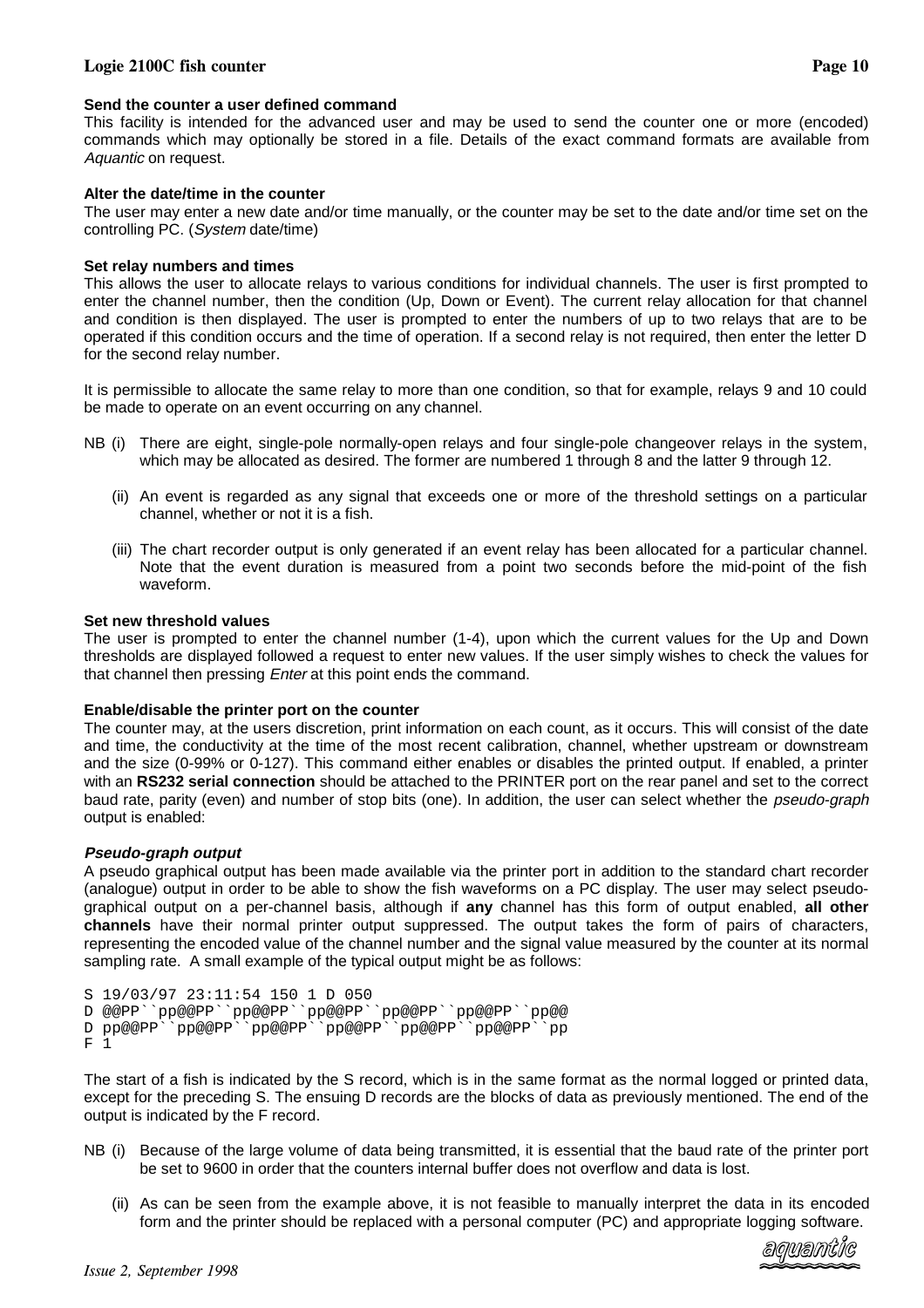This software is supplied with the counter, and is capable of logging the data and displaying it graphically on an IBM<sup>TM</sup> PC or compatible, fitted with CGA, EGA, VGA or Hercules<sup>TM</sup> graphics adapters.

(iii) To generate this type of output, the printer must be enabled, an event relay must be set for the required channel for a time greater than or equal to 4 seconds, and pseudo-graph output must be enabled.

#### **Enable/disable event logging**

It is possible for a signal to be detected which exceeds the pre-set thresholds, but does not pass the internal checks that determine whether or not it is a fish. The signal may, if the user desires, trigger the event relay, and generate a trace on the chart recorder output. This command enables or disables this occurrence. In addition, the user may choose to have the event relay operate as soon as an event is detected, rather than after the signal is processed. This could be useful for the triggering of still cameras etc. The user may also choose to log these signals or not, as required.

#### **Make the datalog buffer linear/circular/flushed**

The buffer holding the logged counts and/or events may be set to either linear or circular mode, or cleared. The user is informed of the current setting and may then choose from Linear, Circular or Flush.

#### **Change algorithm (fast/slow)**

The fish discrimination algorithm built-in to the counter can take two forms: the *fast* version, which can count fish passing at a rate of up to one fish every 0.5s but which is more susceptible to false counts due to wind and waves; the slow version, which can only count fish passing at a rate of no more than one fish every two seconds, but which has better rejection of false counts.

#### **Change maximum size (100/127)**

When the counter prints data on logged fish or events, it includes a figure for size. This is usually a percentage of full scale (0-99) but may be changed to utilise the full resolution of the analogue to digital converter which gives values up to 127.

#### **Clear the counts**

The user is asked to confirm by pressing the C key that he wishes to reset the currently stored values of all channel counts to zero. Pressing any key other than C will return to the default display without changing the values.

#### **Continuous O/P On/Off**

The normal chart recorder outputs only produce signals when a fish or event occurs and for a time determined by the event relay time. This command forces continuous, real-time output to take place and therefore the event times are ignored other than for relay operating times.

#### **Status dump On/Off**

Every 30 minutes, the counter performs its self-calibration routines, including reading the conductivity. The user may choose to have a status dump of the counter sent to the printer after this calibration has been performed.

#### **Enable/disable a channel.**

The user is prompted to enter the channel number (1-4), upon which the current status of that channel is displayed, i.e. enabled or disabled. The channel may then be enabled or disabled as required.

#### **Change conductivity profile**

A table of conductivity values are displayed on one row, and the corresponding gain compensations (in %) are displayed on the next with a top row giving the entry number. The user may then choose from N(ew), D(efault), F(lat) or Q(uit):

A predefined set of values may be used by pressing D or all values may be reset to 100% (the default when shipped) by pressing F. If any of the values need to be individually changed, then N should be pressed. The appropriate number from the top row should be entered and the value corresponding to that entry will be highlighted and the user allowed to enter a new value. This value can be greater than 100% to increase the gain, or less than 100% to decrease it. To change more values, press N again, or press Enter to exit and update the attenuations.

The values entered are used to calculate the gain compensation required for a particular conductivity reading, by using interpolation between the points entered by the user. This compensation takes place every half hour, at the end of the usual self-calibration procedure.

#### **Default conductivity setting or probe calibration**

The operation of this command depends on whether the optional conductivity board has been installed. If it is

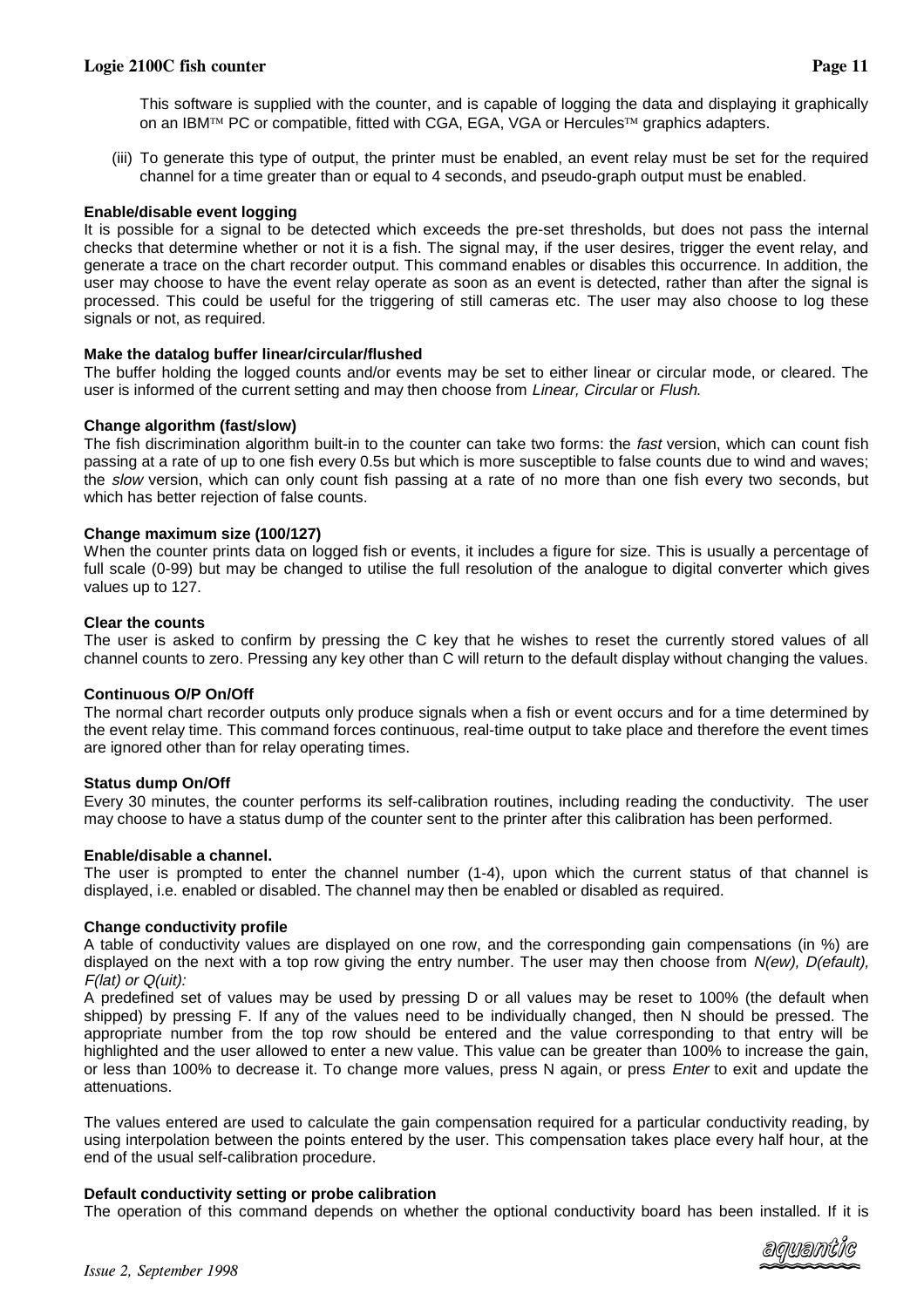#### Logie 2100C fish co

The conductivity measurement may be calibrated to take into account the capacitance of the cable connecting the counter to the conductivity probe. The software will prompt the user to confirm that the probe is out of the water and if so, calculate the capacitance of the cable, so that this may be discounted from future readings. However, if the probe is not out of the water, any key other than C should be pressed, and this calibration will be omitted. Failure to calibrate the probe in this way will result in small errors in conductivity measurements.

#### **Length/Depth of weir**

This allows the user to set up the values of water depth and electrode length (in cm) for use by the conductivity compensation algorithm. The user will be asked for the channel number and then for the length and depth in cm. If no change is required then the *Enter* key should be pressed in response to the request(s) for new values.

#### **Length compensation.**

The electrode length compensation factor is entered in this section. The user is prompted for a length compensation factor (in % per metre). This is used, along with the electrode length, to calculate a gain compensation factor for different sizes of weir sections, e.g. with a factor of 110% and a weir length of 240cm, the gain would be increased by (110-100) \* 2.4%. It is also possible to enter values less than 100%, in which case the gain will be reduced.

#### **Dumb terminal for modem access (R)**

This is used in the remote version to gain access to the modem in order to issue dialling commands and monitor call progress.

#### **Hang-up the modem (R)**

This instructs the **counter** to toggle the DTR signal on the control port so that the remote modem drops the line and terminates the call.

#### **Toggle talk through mode (R)**

In some circumstances it may be necessary to have more than one four-channel counter at a site, e.g. wide rivers with more than four sections to the weir. It is possible to "daisy chain" two counters by connecting the printer port of the first counter to the control port of the second one. This command permits commands to be transmitted through the first counter to the second and obviates the need for a second telephone line and modem for remote access.



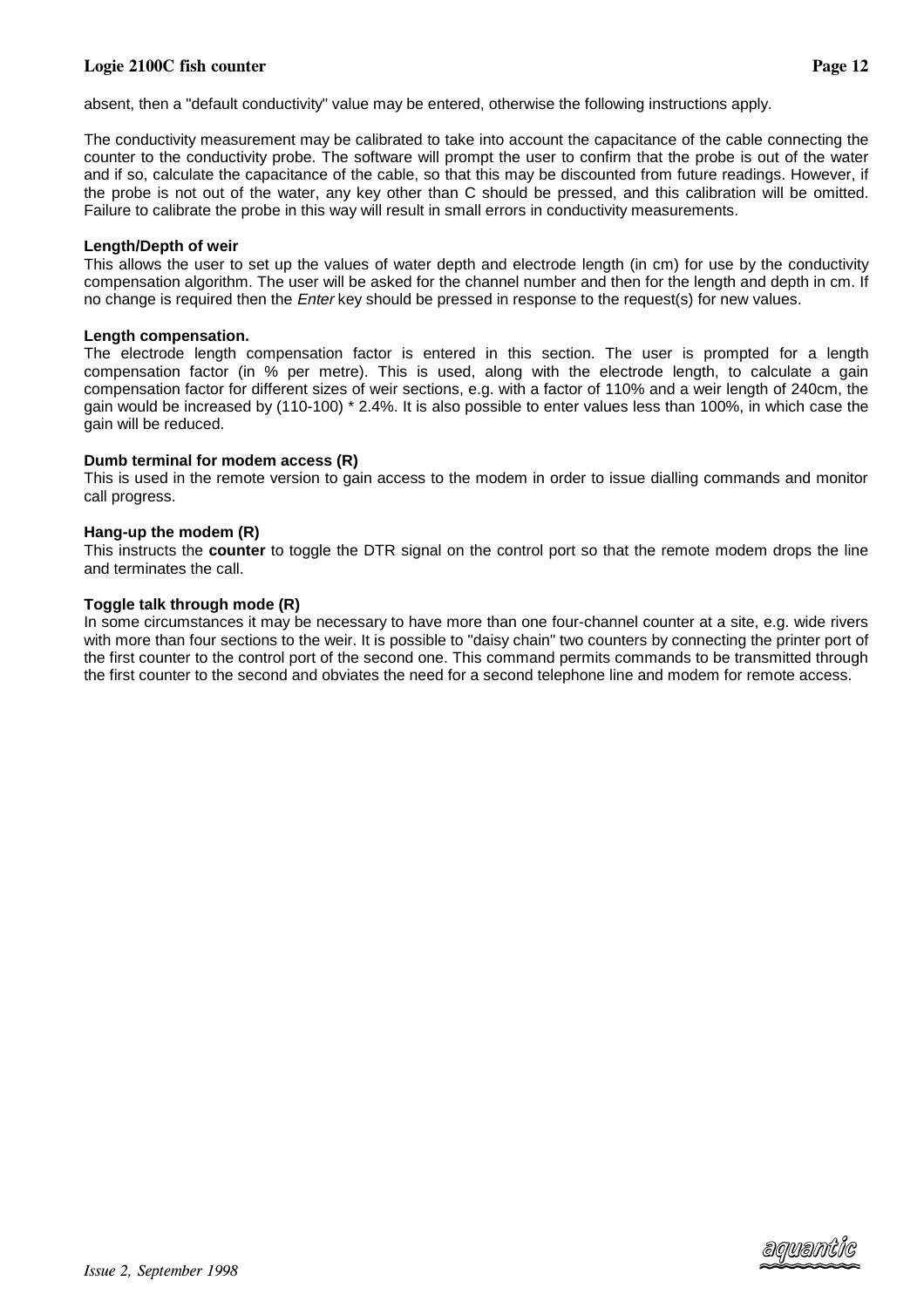# <span id="page-14-0"></span>**Technical Description**

# **2.1 Overview**

The counter hardware can be considered as subdivided into the following subsidiary parts:

rear panel carrying:

- 24V DC power supply connector, supply filter, ON/OFF switch and fuse.
- 24V DC-DC converter supplying ±12V isolated, +5V, to the instrument.
- rear panel board carrying surge limiting components and combined electrode, event relay and environmental transducer connector blocks
- serial data port to printer

integral PCB rack with standard and optional printed circuit boards:

- electrode drive board
- electrode interface board
- CPU board
- rear panel interface board
- optional environment board

front panel carrying:

- electrode drive power supply LED indicators
- serial connector for control PC/Palmtop

A detailed description of each of the major components is now given.

# **2.2 24V DC-DC Converter**

This converter accepts a 24V DC input from a mains power supply or battery. It provides the regulated 5 volts required for the logic circuitry and the ±12V which is the source of the supply to that part of the analogue circuitry which interfaces with the fish-sensing electrodes and which is isolated from the rest of the analogue circuitry of the instrument. The 24V input is provided with a fuse to interrupt the supply in the event of the occurrence of high (fault) currents, and also a filter as a precaution against the export of instrument-generated switching signal components via the mains connection.

Because the converter is a sealed unit it is not possible to service it and no servicing information is included in this manual. A failure may be indicated by non-illumination of either or both of the power supply indicators on the front panel; in the event of failure the instrument should be returned to Aquantic Ltd.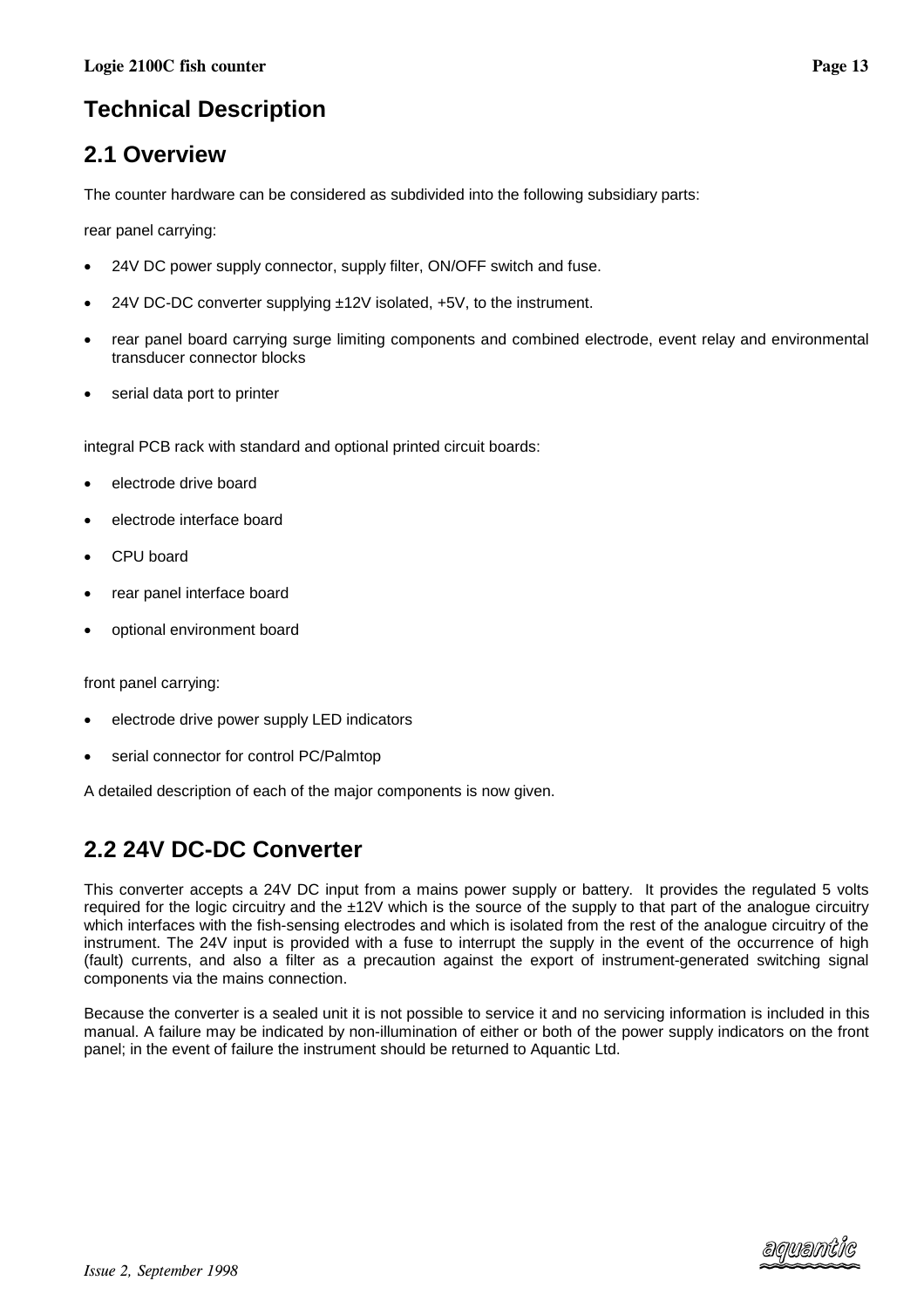# <span id="page-15-0"></span>**2.3 Rear Panel Board**

Refer to circuit diagram 2100-6120.

Interconnections between the instrument, the electrode array(s) and optional subsidiary equipment are made via ribbon cables from "D" terminals on the rear panel. The ribbon cables are terminated on (Phoenix) screw terminal blocks, clipped on a DIN rail on a subsidiary panel, which should be affixed to a vertical surface above and to the rear of the counter. This arrangement is designed to make access to the screwed signal connections easier for installation and servicing purposes.

Because the instrument is likely to be installed in a rural, outdoor environment, it is under substantial risk of damage by lightning. Strikes near the counter, as well as direct strikes, can cause damage, as the powerful magnetic field associated with the huge currents flowing to ground in the strike, induce damaging voltages in any associated wiring. Because of this risk, it is strongly recommended that transient suppression devices are used to intercept damaging transients on any signal or mains wiring connected to the counter. Provision is made on the subsidiary panel for the installation of lightning protection modules on the mains input connection and all electrode and conductivity connections. Aquantic Ltd can supply to order, a pre-wired subsidiary panel equipped with all necessary suppression. To be effective, the earth block on this panel must be securely earthed; the earth connection should be as short, direct and substantial as possible. A minimum earth conductor size of  $6mm<sup>2</sup>$  is recommended.

Figures 1.1 through 1.3 illustrate the detailed signal connections of the Phoenix connector.



Fig 2.1 illustrates a typical connection scheme for an instrument fitted with transient suppression

**Figure 2.1**

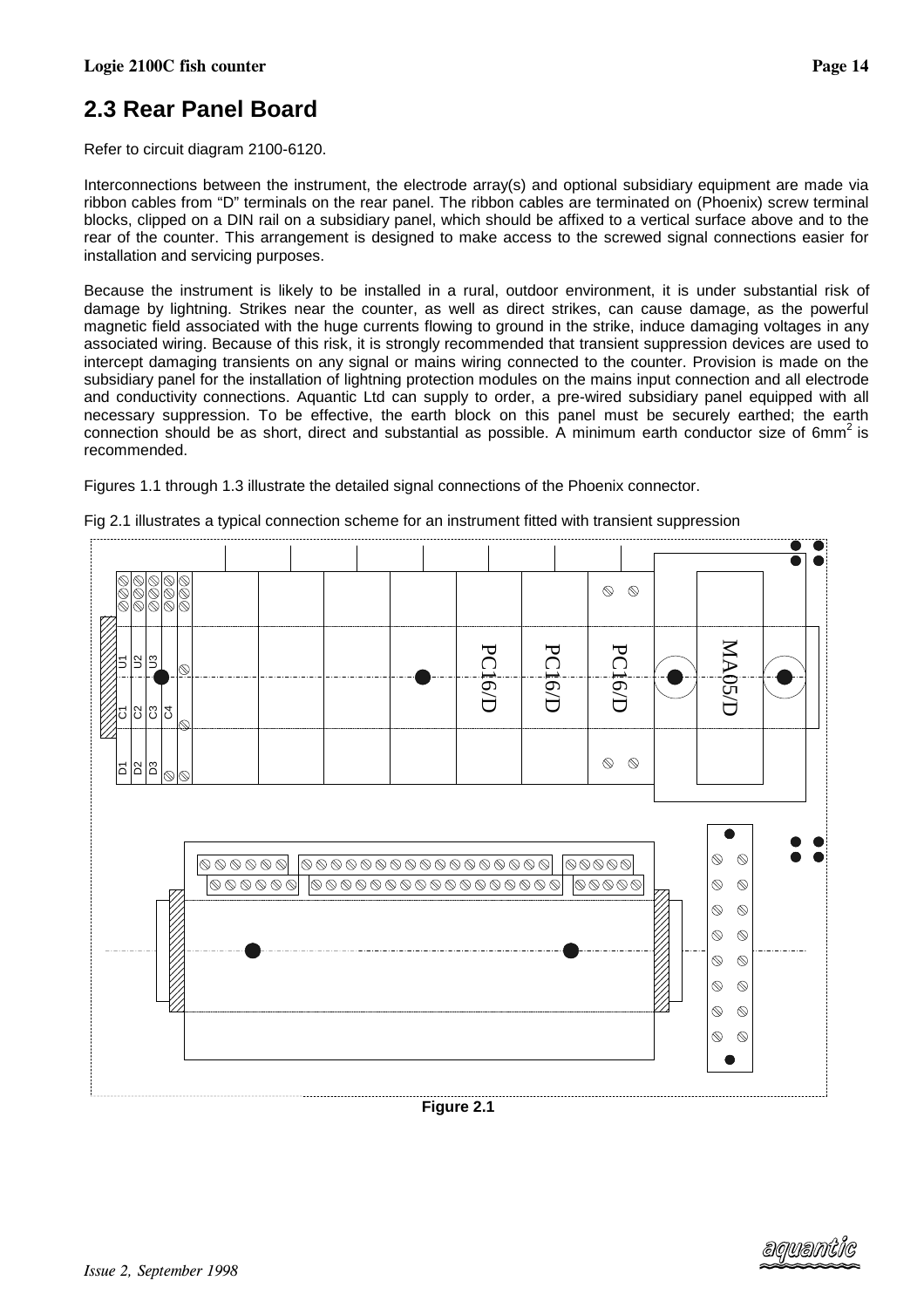# <span id="page-16-0"></span>**2.4 Integral PCB Rack**

# **2.4.1 Overview**

The main electronic circuit functions of the fish counter are contained on the following boards :

- Electrode drive board
- Electrode interface board
- CPU board
- rear panel interface board
- optional environment board

Boards are contained in a rack in which they engage the edge connectors of a backplane. This interconnects them with each other and with the power supplies. In addition, each interface board is connected via a ribbon cable to the appropriate input/output device e.g. the rear panel interface to the 34-way relay terminal block and the electrode interface to the 12-way electrode terminal block.

The functional description of each of these boards is now given.

# **2.4.2 Electrode Drive Board**

Refer to circuit diagram 2100-6115

The main functional blocks contained on the PCB are

- DC-DC converter for the provision of the non-isolated ±12V supply
- Positive and negative series voltage regulators for the isolated electrode drive supplies
- The electrode drive oscillator
- The electrode drive amplifiers

The non-isolated analogue electronic circuitry of the instrument is powered from the ±12V supply provided from the on-board DC-DC converter; the converter is fed from the main 24V instrument supply via the low voltage sensing stages IC8 and IC9.

The drive signal to the detection electrodes is electrically isolated for the purposes of transient suppression and protection; thus all electronic circuitry immediately associated with the fish-sensing electrodes is operated from an isolated power supply. The isolated supply is obtained from the ±12V output from the rear panel DC-DC converter, regulated to ±8.25V by the series regulators IC6 and IC7 and associated components. Electrode drive supply indication is supplied to the front panel LED indicators via resistors R41, R42, zener diodes D22, D23 and connector J4. Additional transient suppression is provided by D19, D20, C8, C9; D1-D16.

The 3 kHz electrode drive oscillator is of the quadrature "sine-loop" type in which two integrators, IC5A and IC5B, are connected regeneratively. The output of the oscillator is supplied as an excitation source via the buffer IC5C to each of the electrode drive amplifiers; as a result of this strategy each electrode section is driven in phase with its neighbour; the bootstrapping effect thereby obtained reduces crosstalk between detector sections to a minimum.

The operation of the drive amplifiers may be explained by taking channel 1 as an example.

IC1 comprises two power op amps (sharing a common heat sink) connected in non-inverting and inverting modes. Thus the upstream (U/S) electrode is driven in phase with the drive oscillator and the downstream (D/S) electrode is driven in antiphase. (Note that both of these connections go via the rear panel board where they are transientprotected.)

Given that the resistances from upstream to centre and centre to downstream electrodes are approximately equal the centre electrode represents the median point between the U/S and D/S drive signals. The level of asymmetry

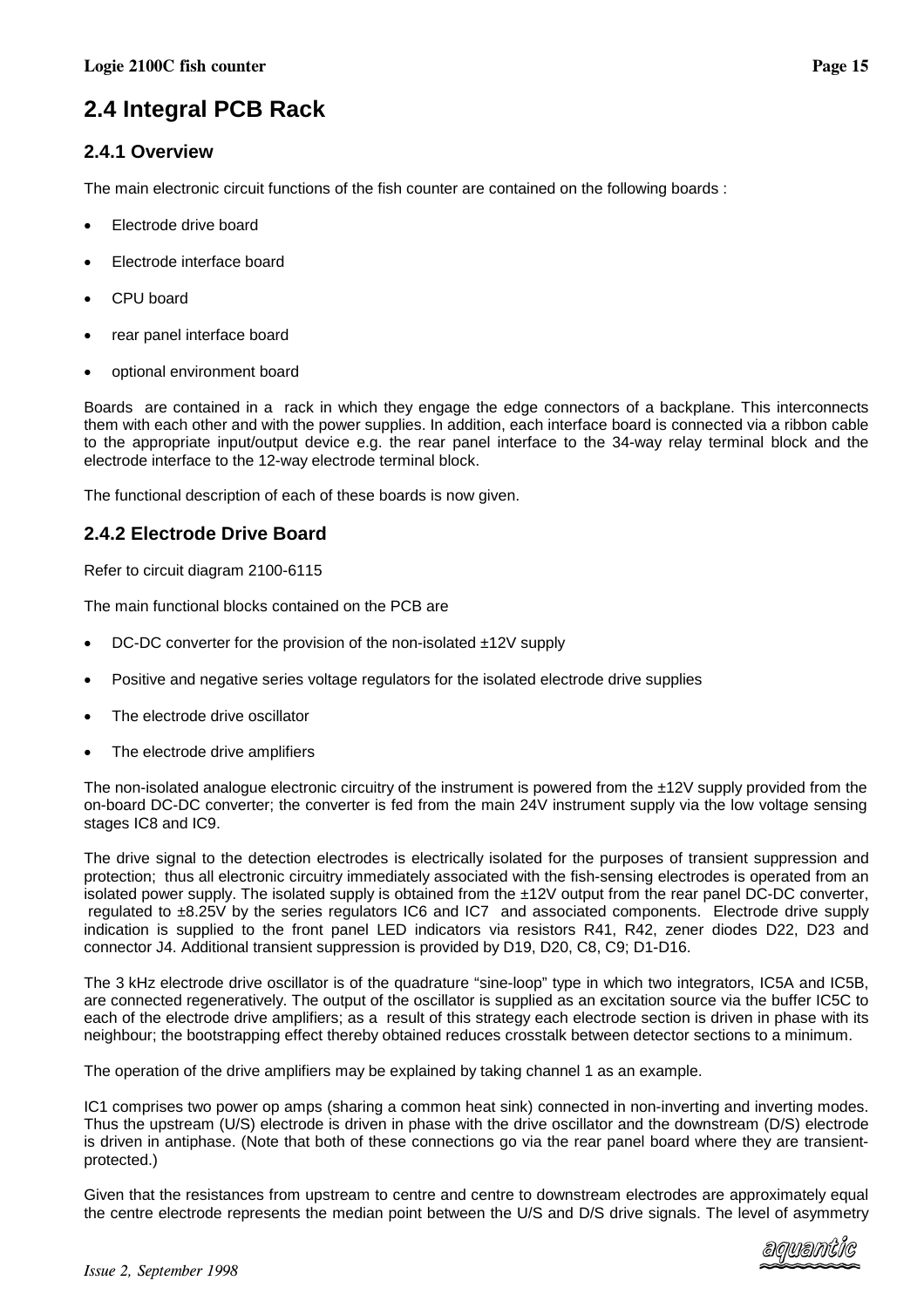#### <span id="page-17-0"></span>Logie 2100C fish co

provided by the unequal closed loop gains set by the feedback resistor pairs R1, R2 and R3, R4 is such that the centre electrode always displays an in-phase bias.

The passage of an upstream-moving fish through an electrode section firstly reduces the D/S to centre resistance and then the centre to U/S resistance. The centre electrode signal will thus display a momentary reduction in signal level followed by a momentary increase; the passage of a downstream-moving fish has the opposite effect, that of a momentary increase followed by a momentary reduction.

A wide variation in the range of inter-electrode resistances may be expected, depending on the nature of the site and the environmental conditions which prevail. Particularly high resistance values which are associated with low flow conditions results in excessively high signal levels being passed to the electrode interface channel. The range of signals is restricted by connecting  $150\Omega$  shunt resistors between U/S and centre and centre and D/S electrode connections, these resistors being sited on the electrode interface card (R49, R53).

The oscillator and amplifier signal levels are adjusted as part of a pre-delivery set-up procedure.

### **2.4.3 Electrode Interface Board**

Refer to circuit diagram 2100-6110

#### **Description of operation**

The function of this board is

- to acquire signals from the electrode arrays
- to provide amplification and pre-processing for these signals
- to discard spurious signals which are caused by environmental changes to provide compensation (as determined by the CPU) for the effect of environmental changes on the amplitude of genuine signals
- to perform A/D conversion on the amplified pre-processed and compensated signals so that they may be accepted by the CPU board for further digital processing.

Signal inputs to the board are from the centre electrodes. In the steady-state these signals are 3 kHz sinewaves of constant amplitude. Resistance changes at the electrodes cause amplitude modulation of these 3 kHz "carriers"; detection of the amplitude modulated carriers provide the basic signals from which fish movements are deduced.

Typical signals acquired from the electrodes may be classified as follows:

Type I signals result from genuine fish movements; they are characterised by a pronounced rise and then fall of the modulation for a downstream-moving fish or fall and then rise of the modulation for an upstream-moving fish. The period of the event is of the order of one second.

Type II signals result from events which transiently change the electrode resistances but which are not caused by fish. The change in modulation of the carrier which is produced, and the period of the change is superficially similar to that caused by a fish; however there are significant differences which allow these false signals to be rejected.

Events which cause signals in this category include the passage of debris and ice over the electrodes and the depth modulation of the water over the electrodes by wind-induced ripples.

Type III signals result from changes in the electrode bulk resistances due to environmental variation. Changes in water depth, temperature and conductivity all affect the bulk electrode resistances which in turn affect the steadystate amplitude of the modulated signal at the centre electrode.

Environmental changes are typified by their very low frequency, their period being of the order of tens of minutes or hours. Thus type III signals are easily rejected by filtering techniques.

The precise voltage amplitude of the input signals depends on the level of voltage drive obtained from the electrode drive amplifiers. (section 2.4.2). The amplitudes are set by adjustment of VR5-8 as part of a pre-delivery set-up procedure.

The signal acquisition and processing operation provided by the board may be explained by taking channel 1 as an

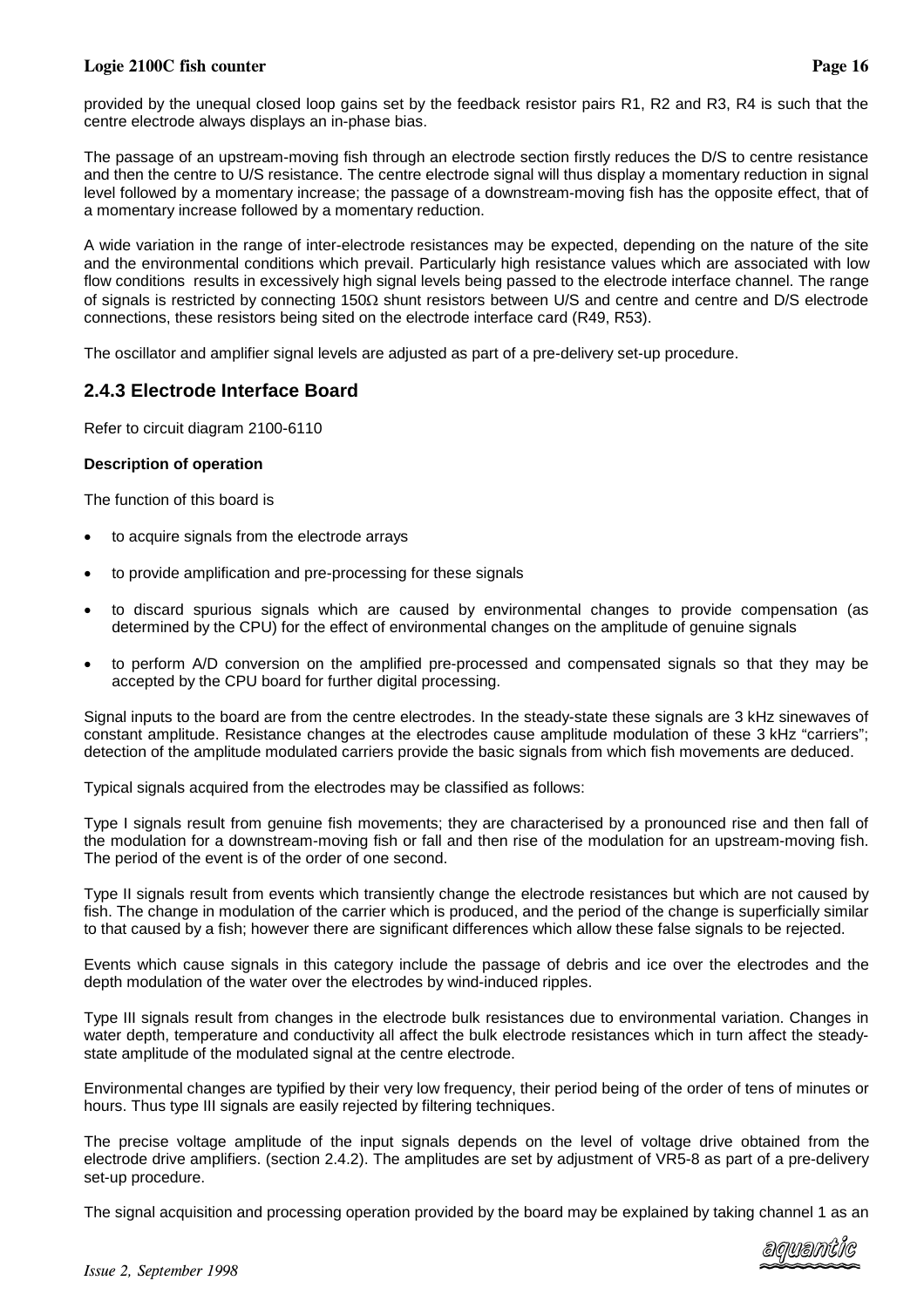#### Logie 2100C fish co

example. The input signal is supplied via R1 to isolation amplifier IC1 which provides the boundary between the isolated and non-isolated sections of the instrument. R1 in association with diodes D! and D2 provide transient suppression for the centre electrode connection.

IC5 full wave rectifies and thereby detects the signal before it is passed to the filter stages IC9A, IC9B, and IC10B. IC9A is a first-order pre-filter. IC10A is a second-order low-pass filter with a cut-off frequency of 0.03 Hz. IC9B is a second-order low-pass filter with a cut-off frequency of 10 Hz.

Signals following the IC9A, IC10A path have all AC components removed except for those very low frequencies generated by type III signals. The output of IC10A is thus essentially a positive DC voltage which only exhibits very slow changes in sympathy with changes in water depth, temperature and conductivity.

Signals following the IC9A, IC9B, path have all AC components removed except for those generated by type I, II and III signals. The output of IC9B is thus essentially a positive DC voltage which in the absence of type I and II events is identical to the output of IC10A and which changes in sympathy with IC10A to type III signals. The bandwidth of this channel however is sufficient to accommodate type I and II signals which cause relatively rapid perturbations of the steady-state voltage level.

Signals from IC10A and IC9B are supplied as inputs to the instrumentation amplifier IC17. The amplifier has high differential gain and extremely low common mode gain; thus type III signals which essentially constitute a common mode input are rejected while type I and II signals undergo substantial voltage amplification. The output from IC17 is thus very close to 0V in the steady-state with positive and negative excursions from 0V during type I and II events.

After the instrumentation amplifier stage the signal passes to a digitally-controlled attenuator IC21. This attenuates the analogue input signal by an amount between 0 and 48db in steps of 0.375dB as determined by the CPU. Thus the signal is environmentally compensated. Details of the compensation mechanism are given later in this section.

The current output from IC21 is converted to a voltage by IC15A which also imparts a voltage offset to the signal before it is supplied to the analogue to digital converter IC29. (The converter converts input signals in the range 0 to +2.5V. Offsetting the input by half scale (1.25V) allows the converter to convert input bipolar signals to offset binary code. Thus the offset inserted by IC15A should be 1.25V). The value of offset is fixed by the combination of R37 and VRi. VR3 allows fine adjustment to be made as part of the pre-delivery set-up procedure.

The digital signal is output via the data bus to the CPU board. The data control words for the attenuator are relayed in the opposite direction along the data bus from the CPU board. GAL1 and GAL2 provide address decoding to permit these data transfers.

The electrode interface board also provides compensation for event-related signals. For consistent performance the signal recorded for a given event should be constant under a wide range of environmental conditions. That is, a fish of a certain size should always produce a signal of a certain magnitude no matter what conditions of depth or temperature pertain.

The amplitude of the raw signal from the electrodes is greatly affected by environmental parameters. In fact for a given fish size the amplitude of signal at the centre electrode is determined by the bulk electrode resistances. High bulk resistances produce large amplitude signals and vice-versa. Thus signals must undergo a level of amplification dependent on the current value of bulk resistance.

Gauging of the electrode bulk resistance is achieved by switching a known "dummy" resistance across the electrode pairs. This causes a signal, the amplitude of which depends on the bulk resistance values at this time. The gain of the signal path is then adjusted (with the digital attenuator) using a successive approximation technique until the signal reaching the CPU is of the appropriate amplitude for the dummy resistance used.

The CPU performs this function as a "background task" at half hour intervals. Implementation of this procedure endows the Logie counter with the following desirable features:

- All environmental changes affecting the counter sensitivity are accommodated in one operation.
- The integrity of the connections to the electrodes are checked regularly.
- The instrument is calibrated automatically 48 times a day; no user adjustments are necessary.

Normally a value of 2.7 k $\Omega$  is appropriate for the dummy resistance (R41-R48 on the diagram). Only in circumstances where it is intended to count very small fish might this be an inappropriate value.

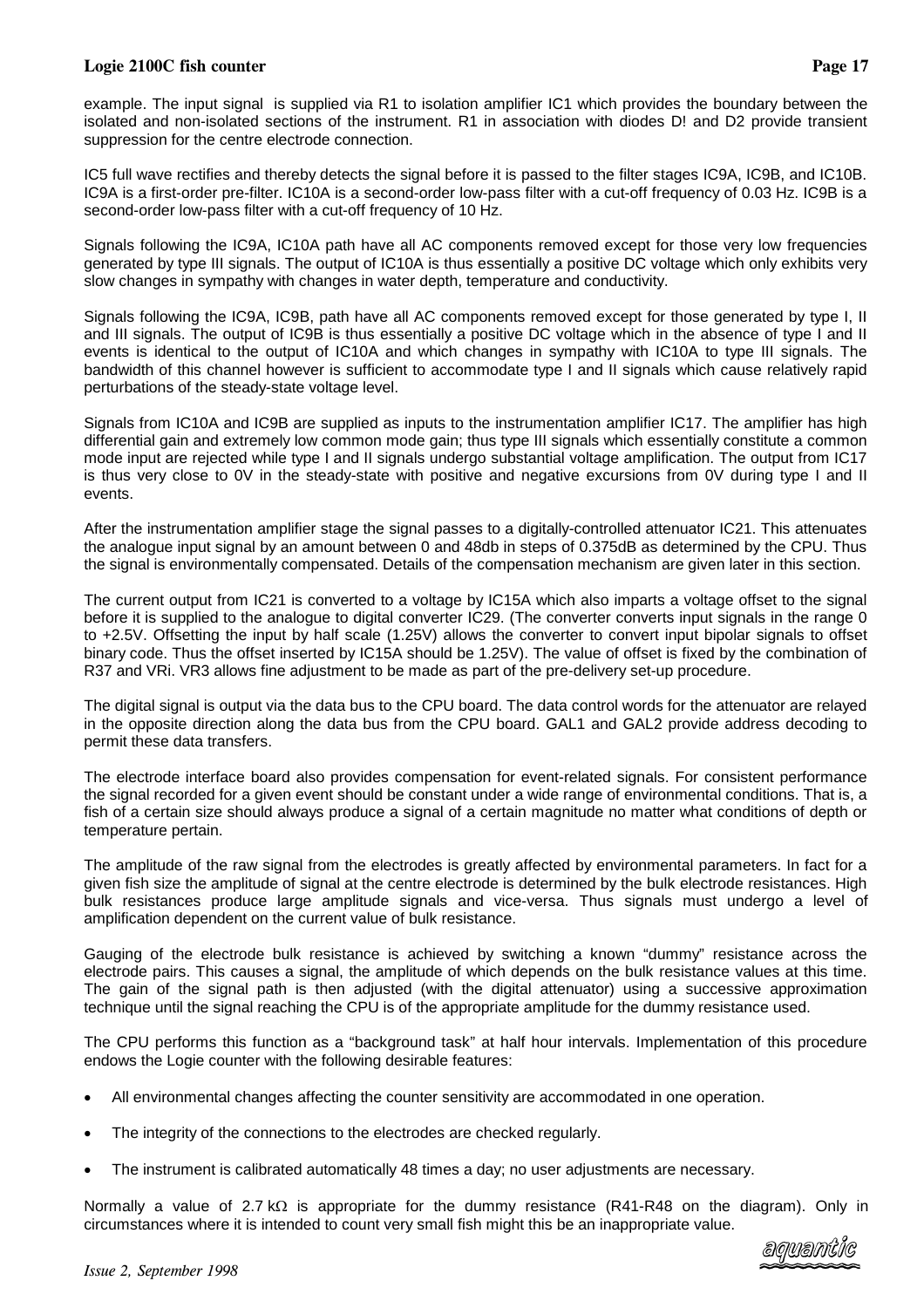<span id="page-19-0"></span>R41 is switched across centre and upper then R45 across centre and lower electrodes by relays RL1 and RL2 respectively. Current for these relays as for the other channels is provided by IC25 which is driven by CPU OFF/ON commands supplied via latch IC26.

# **2.4.4 CPU Board**

Refer to circuit diagram 2100-6112

This board provides all of the fundamental functional control for the instrument by means of a CPU executing EPROM-resident software.

The major components of the board are:

- Z80 CPU(6 MHz)
- 32K EPROM
- 544K RAM (battery backed)
- Real time clock (battery backed)
- DART

The functions provided by the board are :

- interaction with the user via local or remote computer.
- automatic environmental compensation
- input signal ADC management
- optional output (chart) signal DAC management
- event interpretation
- updating of up and down counts
- maintenance of counts datalog (date and time, conductivity, channel number, direction, magnitude)
- control of relays
- management of control and printer ports

This board is not user adjustable or serviceable. In the event of the instrument developing a fault which is attributable to this board repair is effected by replacement only.

# **2.4.5 Rear Panel Interface Board**

Refer to circuit diagram 2100-6111

The function of this board is:

- to operate the eight single pole normally-open relays and the four single pole changeover relays
- to convert event-generated signals into analogue form suitable for presentation to a chart recorder or data logger (option only).

The board communicates with the CPU board (Section 2.4.4) via the system backplane and has its address set by means of a jumper connected to address decoders U6 and U7.

A PIO, U5, is used to control the twelve relays via two Darlington drivers U3 and U4. The eight single pole normally-open relays are connected via port B, and the four single pole changeover relays are connected via port A.

Four chart recorder outputs are optionally provided by quad DAC U2 and quad buffer amplifier U1.

The 10V reference for the DAC is supplied by a 10V zener diode connected to the +15V supply. The -5V supply required by the DAC is derived from the ±15V supply by voltage regulator U8.

The buffer amplifiers supply a low impedance output of maximum amplitude ±5V pk-pk. Users may choose to modify the output signal amplitude by inserting a suitable attenuation network of impedance not less than 1 k $\Omega$ .

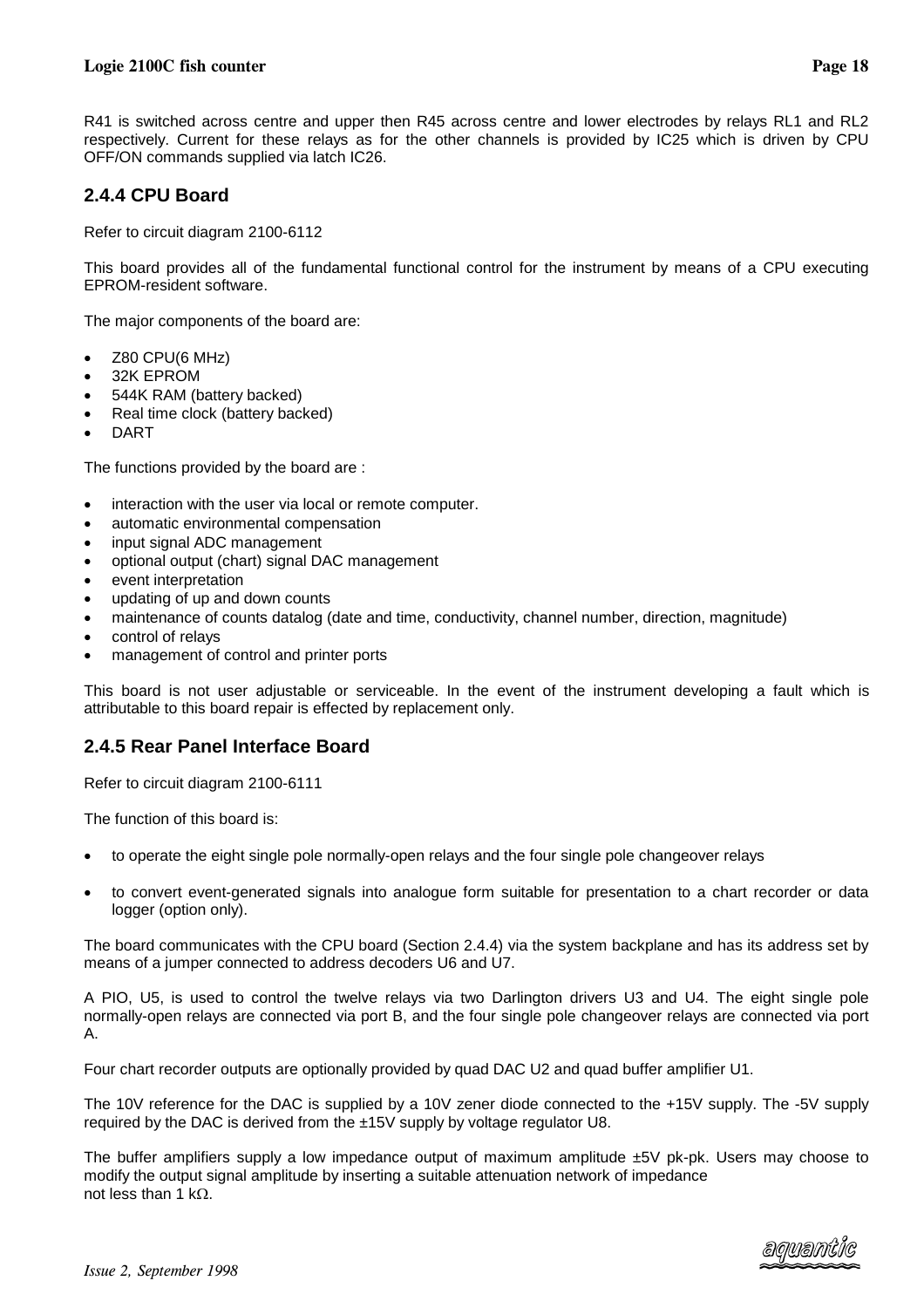# <span id="page-20-0"></span>**2.4.6 Environmental Board (Optional)**

Refer to circuit diagram 2100-6130

This board allows the water conductivity at the fish counting station to be measured.

#### **Description of Operation**

Estimation of water conductivity is made using a conductivity cell (Kent Industrial Measurements type 2023 or equivalent). For a cell constant K=1 water conductivities in the range 10 to 300 uS/cm produce a range of linearlyrelated resistances from 100 K $\Omega$  to 3.3 K $\Omega$ . Thus the conductivity of the water in which the cell is deployed can be estimated from measuring the resistance which appears across the cell electrodes. This can be done by applying a voltage across the electrodes and measuring the resultant current that flows between them. It is important that an AC rather than DC measurement is made so that electrochemical effects are avoided.

AC excitation for the cell (1.3 V rms, 3 kHz) is obtained from a quadrature oscillator comprising IC10A, IC10B, IC10C and associated components. The drive signal is supplied to the cell via DC-blocking capacitor C5 and connector J3. An alternative load, switchable by the CAL RELAY is provided by R1, the purpose of this is described later.

The current flowing in the cell is sensed by R2. The voltage, which appears across this resistor, is amplified by instrumentation amplifier IC1 before being supplied to the rms to DC converter IC2. Amplitude and gain setting component values in the IC10, IC1, IC2 chain are chosen so that the maximum signal at IC2 output, corresponding to a conductivity of 300 µS/cm, is 1V.

The conductivity-dependant voltage signal is supplied to the voltage to frequency converter IC3 which is set to operate in the range 40 Hz to 4 kHz by choosing a C1 value of 47 nF. The full scale frequency corresponds to an input current of 1 mA which is derived from the 1V maximum voltage obtained from IC2 by the setting of (R121+VR1) to 1 K $\Omega$ .

The signal in frequency form is relayed via the opto-isolator IC4 to timer IC5 where the signal information is converted to digital data for processing by the CPU.

The timer/counter device IC5 uses the frequency signal to gate the system clock into a 16-bit counter. Since the value in the counter can be set and read under CPU control, the conductivity can therefore be determined from (a) the number of counts accumulated during a gate period, and (b) the number of counts that are known to  $correspond to 100<sub>µ</sub>S. This latter value is measured during the half hourly alignment procedure.$ 

The cell connection cable may be up to 100 m long and the signal current flowing in it may be of a very low value (13 µA). Thus the acquisition circuit is susceptible to interference pick-up. To protect against this risk the cable and signal points connected to it are screened with the screen maintained at a guard potential derived from the common mode potential presented to the instrumentation amplifier. The guard potential is imparted to the screen by the guard drive amplifier IC10D, the output of which provides a low impedance path for interference currents. Mains-earth referenced interference sources do not effect the conductivity channel because of its isolated nature.

As has been described, the water conductivity is estimated by measuring the flow of current through the water between the cell electrodes. However the capacitance of the interconnecting cable provides an alternative path for AC drive current. Thus the voltage appearing across R2 will be the resultant of the desired resistive current and an unwanted reactive current.

This potential error source is removed as part of the alignment procedure when a measurement of reactive current is made with the cell in air; its effect is then nullified by subsequent digital processing.

The alternative load resistor R1 previously referred to allows for self calibration of the conductivity channel. R1 has a high stability resistance of 10 K $\Omega$ , which is equivalent to a conductivity of 100  $\mu$ S/cm and which should result in a frequency of 1334 Hz being produced by the V to F converter. Switching-in R1 allows the adjustment of VR1 to obtain this frequency, and this is performed as part of the pre-delivery alignment procedure. However this facility also allows a continuous check of conductivity channel drift to be made.

Every 30 minutes the CPU switches over to R1 and measures the V to F output frequency which results. This frequency measurement allows the gain drift of the channel to be compensated for automatically by using it as a standard for 100  $\mu$ S.